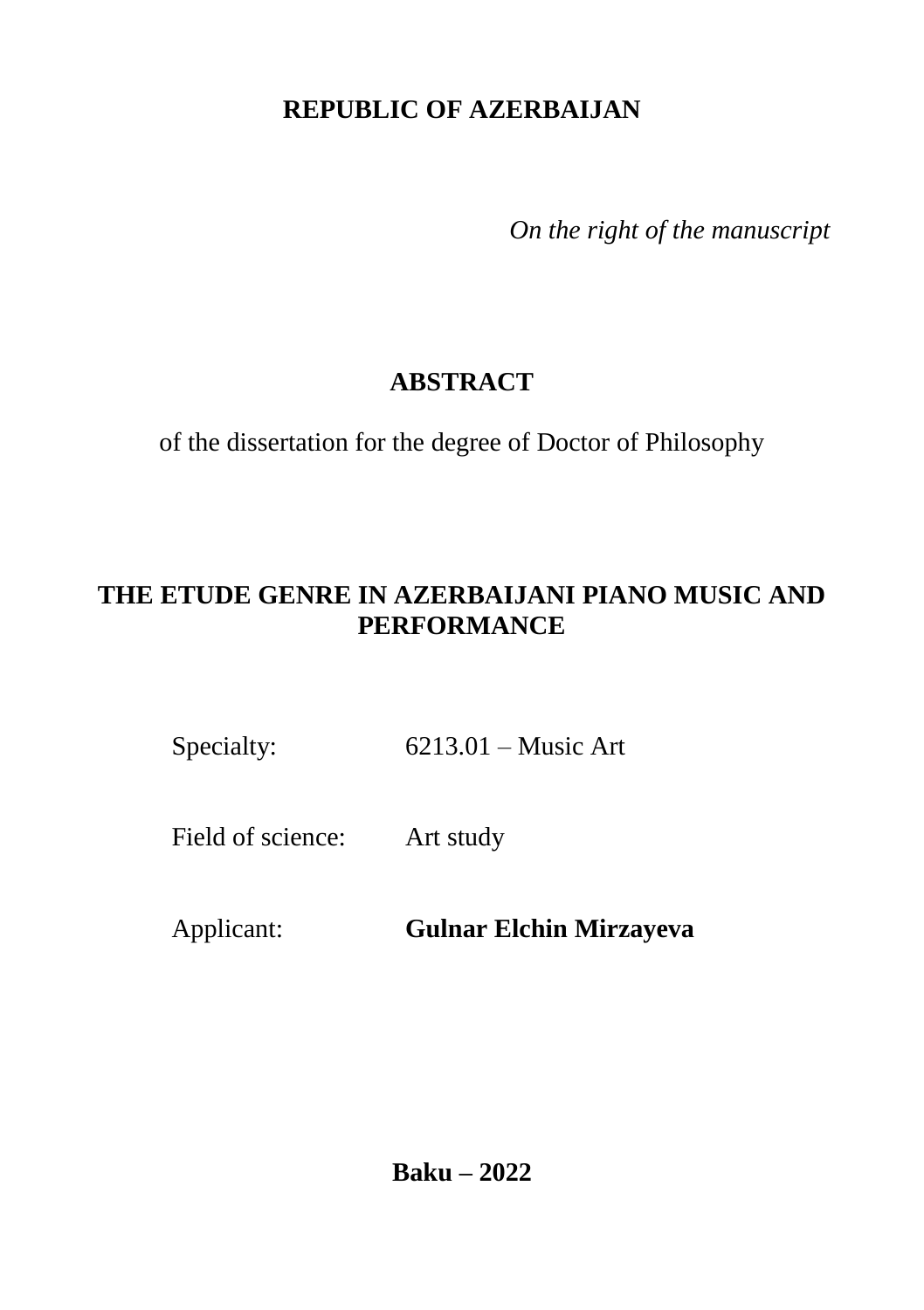The work was performed at the Department of the "History of Music" at the Baku Music Academy named after Uzeyir Hajibeyli.

| Scientific supervisor: | Doctor of Philosfophy on Pedagogy,<br>Professor<br>Afag Adil Rustamova              |
|------------------------|-------------------------------------------------------------------------------------|
| Official opponents:    | Doctor of Arts, Professor<br>Sevda Firuddin Gurbanaliyeva                           |
|                        | Doctor of Philosophy on Art Study,<br>Associate Professor<br>Elmira Panah Panahova  |
|                        | Doctor of Philosophy on Art Study,<br>Associate Professor<br>Zuleykha Rafig Abdulla |

Dissertation council FD 2.36 of Supreme Attestation Commission under the President of the Republic of Azerbaijan operating at Baku Music Academy named after Uzeyir Hajibeyli

| Chairman of the<br>Dissertation council: | People's Artist, Professor<br><b>Farhad Shamsi Badalbeyli</b> |
|------------------------------------------|---------------------------------------------------------------|
| Scientific secretary of the              |                                                               |
| Dissertation council:                    | Doctor of philosophy on Art Study,<br>Associate professor     |
|                                          | Leyla Ramiz Zohrabova                                         |
| Chairman of the                          |                                                               |
| scientific seminar:                      | Doctor of Arts, Professor                                     |
|                                          | <b>Imruz Mammad Sadikh Afandiyeva</b>                         |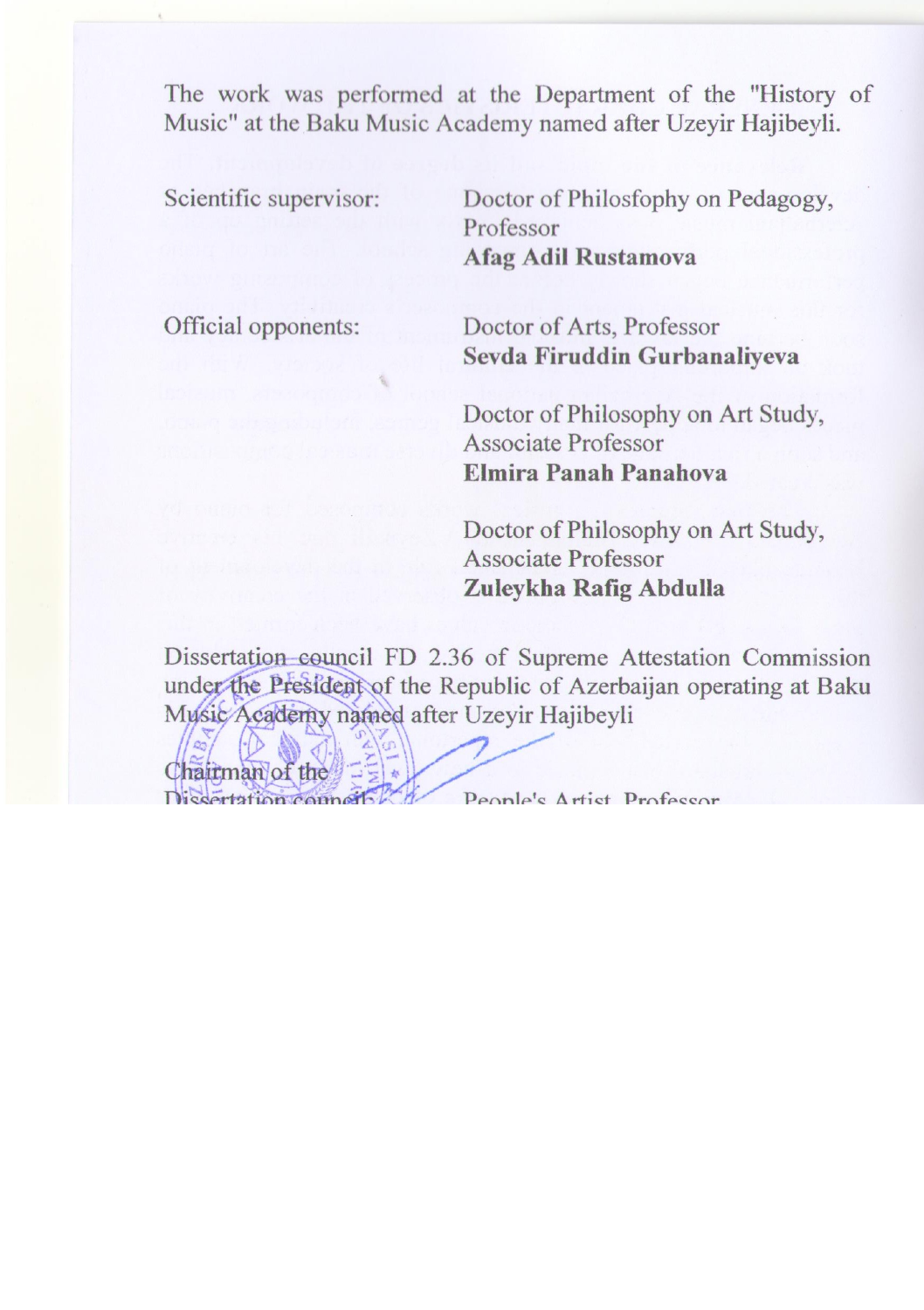### **GENERAL CHARACTERISTICS OF THE WORK**

**Relevance of the topic and its degree of development.** The development of piano art, which is one of the main branches of Azerbaijani music, was achieved jointly with the setting up of a professional performing and composing school. The art of piano performance began shortly before the process of composing works for this musical instrument in the composer's creativity. The piano soon became the favorite musical instrument of the aristocracy and took an important place in the cultural life of society. With the formation of the Azerbaijan national school of composers, musical pieces began to appear for many musical genres, including the piano, and soon a rich heritage of colorful and diverse musical compositions was created.

The first samples of musical works composed for piano by Azerbaijani composers belonged to A.Zeynalli and his creative heritage played a starting, fundamental role in the development of this genre. Interest in piano music is observed in the creativity of most composers, and rich aesthetic values have been formed in this field; and works that skillfully revealed the artistic and technical capabilities of the musical instrument have been created. Just as the achievements in the field of performance stimulated the composer"s creativity, the enrichment of the repertoire with national samples raised Azerbaijani piano music to a new level of development. As among the various genres in the works of composers etudes don"t have a distinguished position and that this topic is not covered as a special object of studies in musicological researches, all these indicate the existing gaps and actualize the topic of the doctoral thesis.

It is known that the etude genre is essential in the formation of professional criteria for piano performance. It is not a coincidence that the formation of European instrumental music and its development in the composer's creativity are also characterized by the emergence of a great legacy in the etude genre. The main features of the genre, the existing goals related to its application also influenced the embodiment of etudes in the composer's works. As a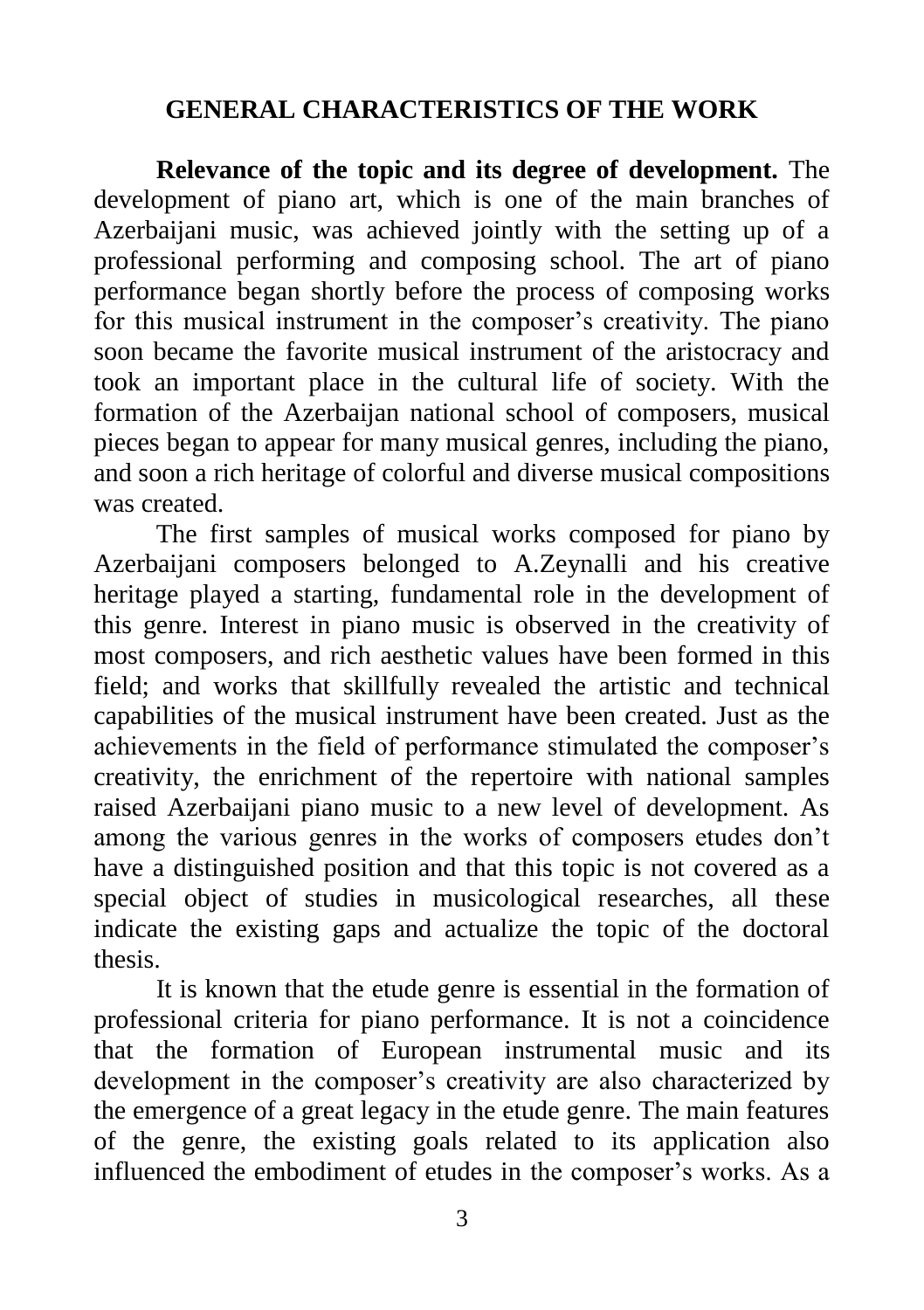result, several types of the genre have emerged, bringing the role it played in the development of the performing arts to a new level.

The rise of European instrumental music in the seventeenth and eighteenth centuries, including piano performance, resulted in composing many musical pieces for this instrument. Initially certain studies intending to develop technical skills gradually entered a new stage, creating the basis for the development of the etude genre. Although this highly developed genre partially lost its position in the composer"s creativity in the twentieth century, the etudes created during this period acquired new features through their artistic and aesthetic significance, image and emotional content, as well as artistic and technical capabilities of the instrument.

And though etudes occupy a relatively small place in the creativity of Azerbaijani composers, the existing samples are peculiar through the embodiment of achievements of the genre in European and Russian music and specific features of the national music. Although the research and analysis of these works in musicology in Azerbaijan are included in various aspects of scientific research, they have not been studied as a special research object. And this fact actualizes the topic of the thesis and increases its scientific and practical significance.

The works involved in the analysis of the dissertation reflect different development stages of the genre. Along with etudes by Azerbaijani composers which have been addressed to during various studies, there are samples that have been analyzed for the first time in this thesis. This gave rise to the enrichment of the piano repertoire and the inclusion of these works in the curriculum. The analysis carried out in the dissertation also reflects the pedagogical and methodological aspects, and a comparative discussion of different methodological approaches is carried out. This is another indicator of the relevance of the topic, giving impetus to the enrichment of the pedagogical and methodological aspects of piano performance with new materials.

The place and the position that the etude genre held in the performing arts made it important to study it from two main aspects. Methodical aids served as technical tasks, which are considered to be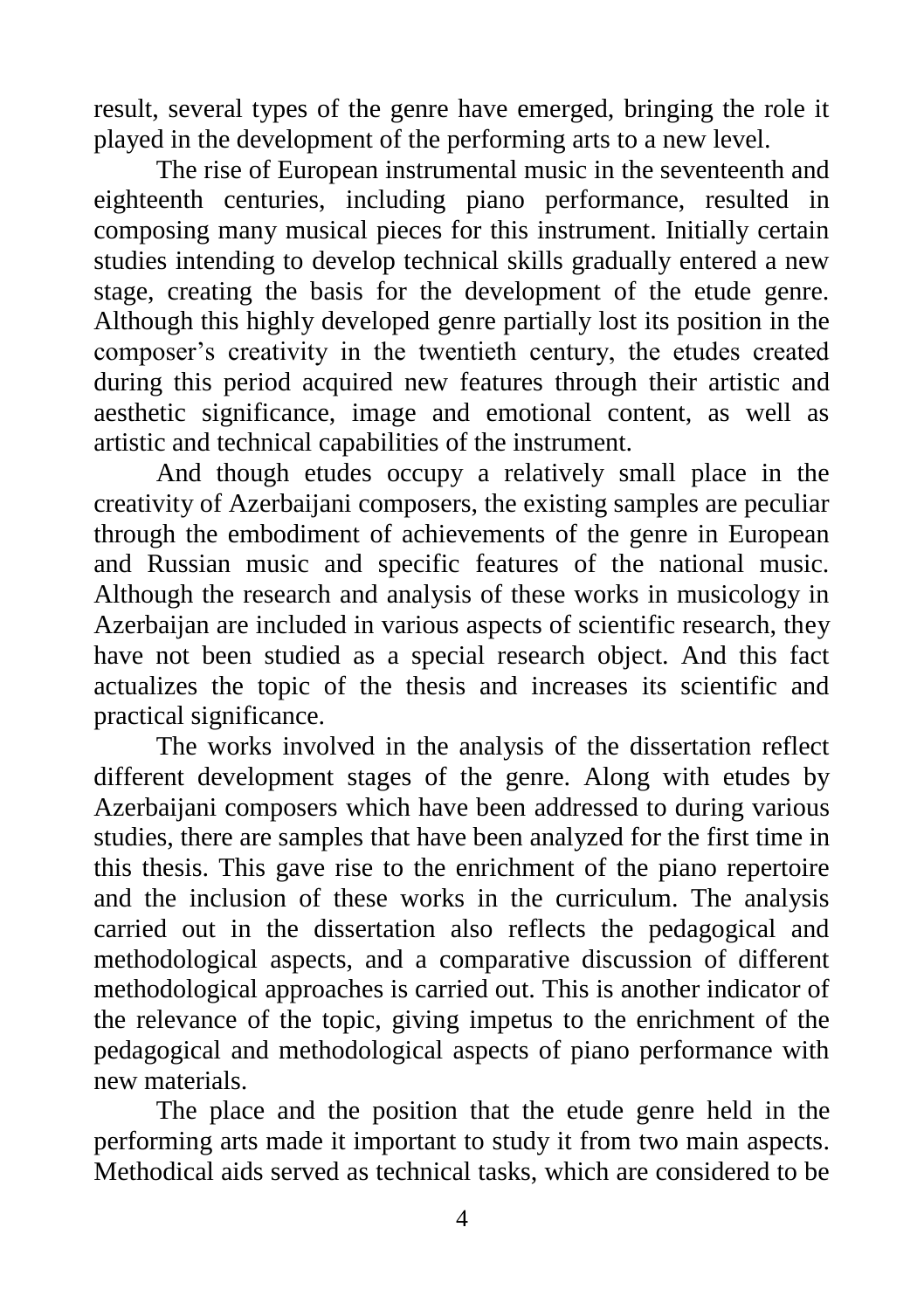the predecessors of etudes, have been the main object of researches in various scientific works conducted by prominent pianists pedagogues since the end of the 17th century. The performance issues were particularly covered in these works. At a later stage, the authors began to address to pedagogical issues related to the development of performance techniques.

Works reflecting important issues of piano performance in the history of European music include: "New Piano Performance Course" by L.F.Depreo<sup>1</sup>; "Theoretical and Practical Teaching Aids for Piano Performance" by I.N.Gummel<sup>2</sup>; "Complete Theoretical and Practical Piano School by C.Czerny<sup>3</sup>, to name a few. The development of piano performance and the proliferation of works written for this instrument paved the way for the study of new problems encountered. This is primarily related to the technical virtuosity, which concerned both pianists and teachers. These topics were one of the priority issues in the methodological writings of R.Schuman, F.Liszt, C.Czerny and other pianists-composers. As the instructive type of the etude genre predominantly served the development of the technical capabilities of the pianist during that period, scientific research related to the piano art was in the spotlight just from this aspect.

C.Czerny gave particular consideration to the etude genre, and in his own pedagogical and methodical facilities he provided extensive and comprehensive recommendations and methodological guidelines on the related issue.

The position of the etude genre in the composer's creativity is associated with the emergence of a more artistic-concert type in the study of musicology. The genre that emerged in the works by R.Schumann, F.Liszt, F.Chopin – representatives of the Romantic movement, soon won the sympathy of the audience by achieving a

<sup>&</sup>lt;sup>1</sup> Алексеев, А.Д. Из истории фортепианной педагогики / А.Д.Алексеев. – Киев: Музична-Украина, – 1974. – 163 с.

<sup>&</sup>lt;sup>2</sup> Алексеев, А.Д. История фортепианного искусства / А.Д.Алексеев. – Москва: Музыка, – 1988. – ч.1-2. – 415 с.

<sup>3</sup> Терентьева, Н.А. Карл Черни и его этюды / Н.А.Терентьева. – Санкт-Петербург: Композитор, – 1999. – 68 с.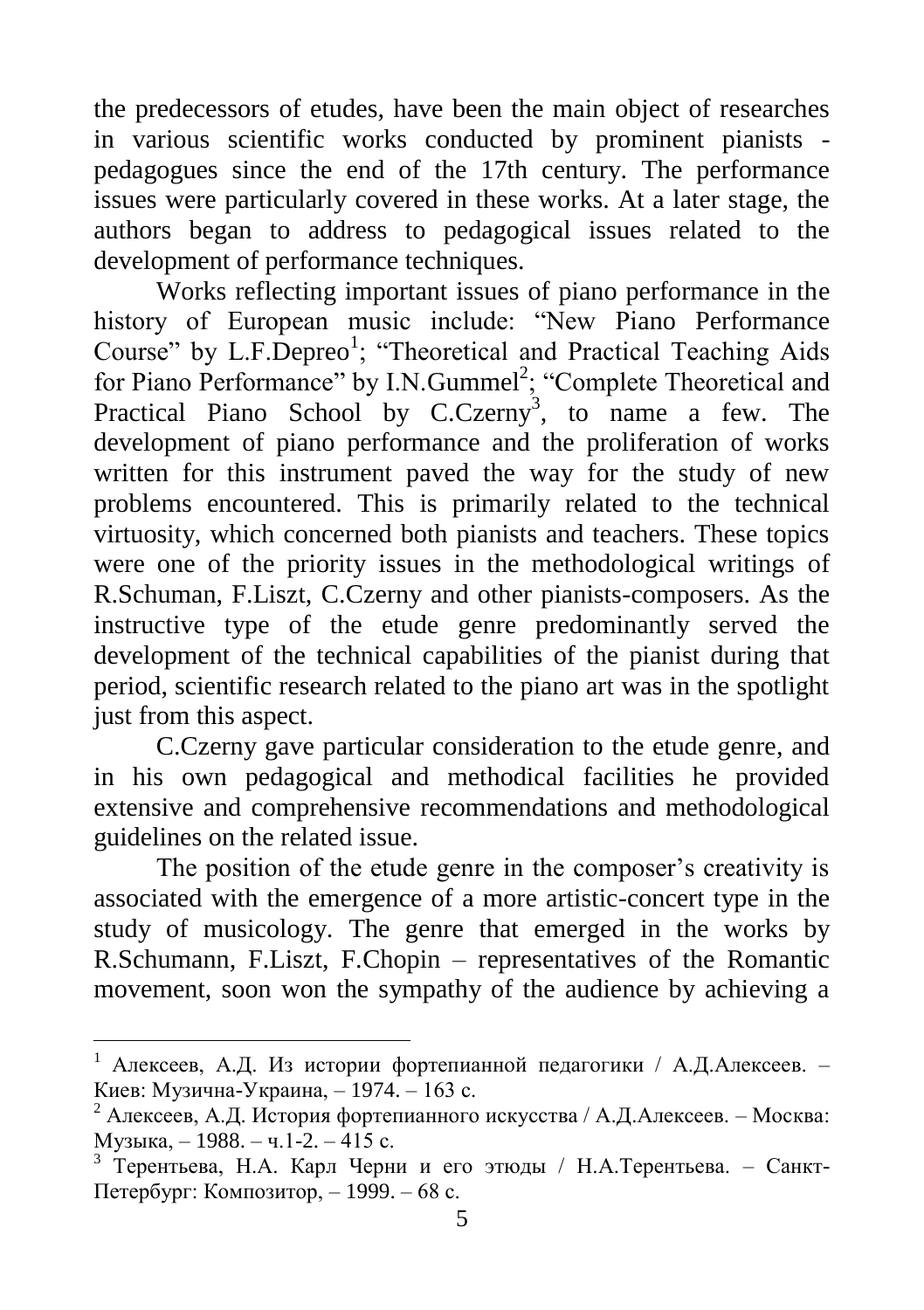wide place in performers' repertoires and raised the content of the etude genre to a new level. Thus, the etudes have already passed through the development level of a task-oriented position serving to simply raise the technical capabilities to virtuoso pieces that were included in the concert repertoires. This path was continued in Russian composers" creativity. And as a result, the writing of scientific and methodological guidelines on etudes became widespread due to this period of development of the genre.

There is a wide range of scientific literature on the etude genre in Russian musicology. The monographs "Carl Czerny and his etudes" by N.A.Terentyeva<sup>4</sup>; "Scriabin's Etudes" by D.E.Blagoy<sup>5</sup>; "Etudes-paintings by Rachmaninoff" by  $M.GA ranovsky<sup>6</sup>$ ; "S.M.Lyapunova's Piano Style" by M.L.Lukachevskaya<sup>7</sup>; "F.Liszt's Etudes" by Y.I.Milstein<sup>8</sup>; "Pecularities of A.S.Arensky's Piano Style in the Context of the Interaction of a Composer and Performer" by I.E.Pokrovskaya<sup>9</sup>, as well as other monographs and scientific articles are among the sources used in writing the dissertation. These sources include scientific researches that reveal the position of the etude genre in the creativity of both European and Russian composers. It should be noted that among the scientific sources we have addressed to, there are studies that include the application of the etude genre in pedagogical practice, its place in the educational repertoire, as well as methodological guidelines on performance issues.

<sup>4</sup> Терентьева, Н.А. Карл Черни и его этюды / Н.А.Терентьева. – Санкт-Петербург: Композитор, – 1999. – 68 с.

<sup>&</sup>lt;sup>5</sup> Благой, Д.Е. Этюды Скрябина / Д.Благой. – Москва: Гос.муз.Издат., – 1963. – 62 с.

<sup>6</sup> Арановский, М.Г. Этюды-картины Рахманинова / М.Г.Арановский. – Москва:Гос.муз.Издат., – 1963. – 40 с.

 $7$  Лукачевская, М.Л. Фортепианный стиль С.М.Ляпунова (на примере этюдов ор.11) / М.Л.Лукачевская. – Нижний Новгород: Изд.Нижегородской Коснсерв., – 2014. – 24 с.

 $8$  Мильштейн, Я.И. Этюды Ф.Листа / Я.И.Мильштейн. – Москва: Гос.муз.изд.,  $-1961 - 84$  c.

<sup>9</sup> Покровская, И.Е. Особенности фортепианного стиля А.С.Аренского / – Россия: Известие Российского Гос. Пед. Универ. им. А.И.Герцена, – 2007. – с.214. URL: https://cyberleninka.ru/article/n/osobennosti-fortepiannogo-stilya-a-s-arenskogo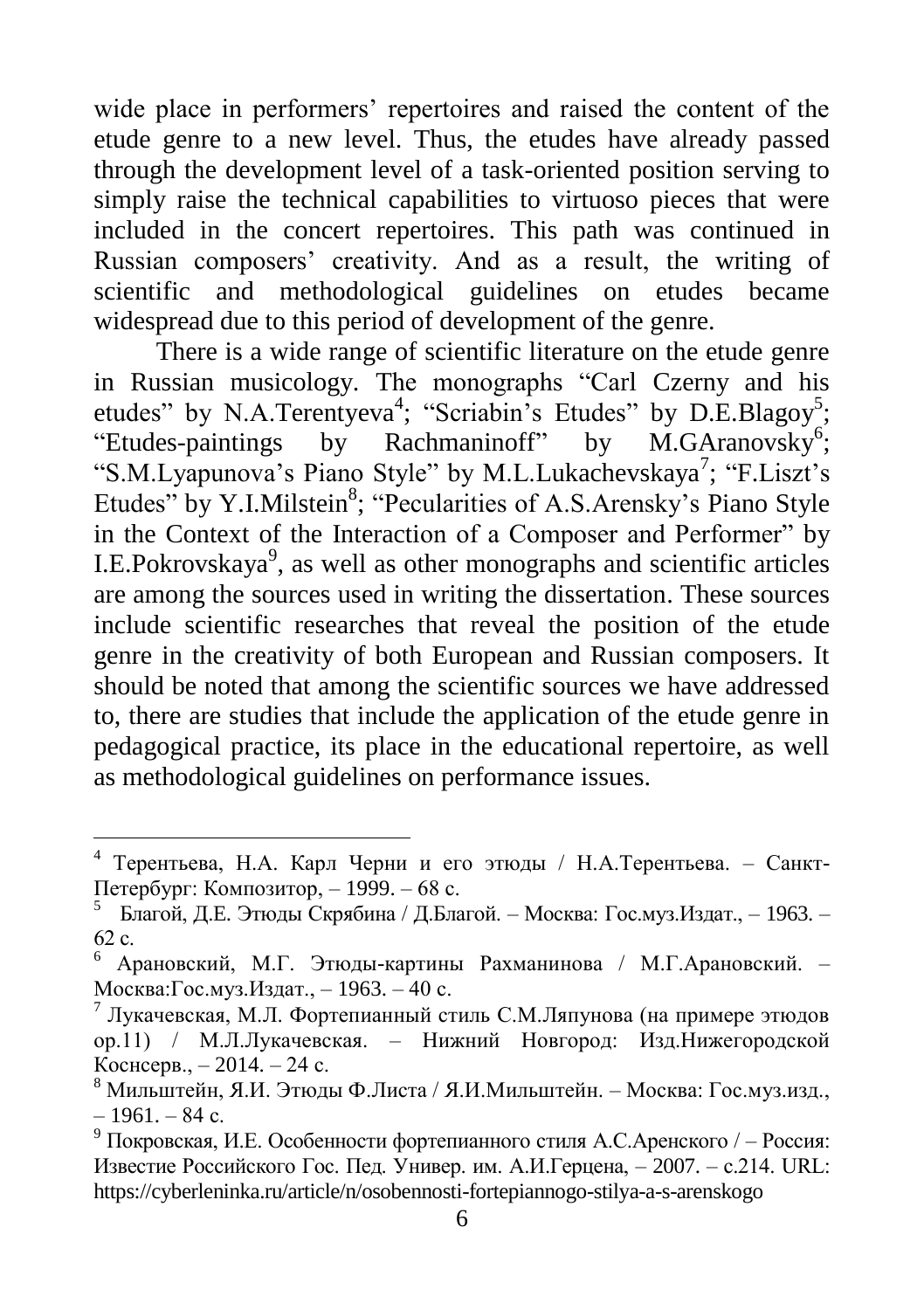Theoretical analysis of the etude genre in the works of Azerbaijani composers is connected with the creativity of professor T.Seyidov, a pianist and musicologist. The scholar"s monographs, such as "Development of the Azerbaijani Piano Music Genres"<sup>10</sup>, "Azerbaijani Piano Culture of the Twentieth Century: pedagogy, performance and composition $11$  and others are among the main sources cited in the thesis. The importance of piano music in the creativity of Azerbaijani composers, the analysis of various genres and the path of their development are studied in these books, as well as etudes have also certain place in these analyses. In addition, various scientific articles on piano performance, as well as inclusion of etudes in monographs on the composer"s creativity and viewpoints on the artistic and aesthetic significance of these works were covered in the thesis. As the etude genre is not specifically studied as a subject in the creativity of Azerbaijani composers, the main sources cited are the scientific researches conducted on piano performance and composer's creativity.

**Object and subject of research.** The object of the thesis is the formation and embodiment of the etude genre in the creativity of the composer. Consequently, the study of the etude genre in the works of European, Russian and Azerbaijani composers is taken as a basis. The subject of the research is the vivid examples of the etude genre in the history of music, their theoretical, pedagogical and methodological analysis.

**Goals and tasks of the study.** The main aim of the research is to consider the etude genre in the context of its place in the history of music and the stages of its development; to analyze samples of this genre in the work of European, Russian and Azerbaijani composers; and to discover its characteristic peculiarities. The following tasks were set to that end:

˗ to consider the historical development stages of the etude genre, to identify the impact factors of each stage influencing the

 $\overline{a}$ 

 $10$  Сеидов, Т.М. Развитие жанров азербайджанской фортепианной музыки / Т.M.Сеидов. – Баку: Шур, – 1992. – 307 с.

<sup>&</sup>lt;sup>11</sup> Seyidov, T.M. XX əsr Azərbaycan Fortepiano mədəniyyəti: pedaqogika, ifaçılıq və bəstəkar yaradıcılığı / T.M.Seyidov. – Bakı: Təhsil, – 2016. – 336 s.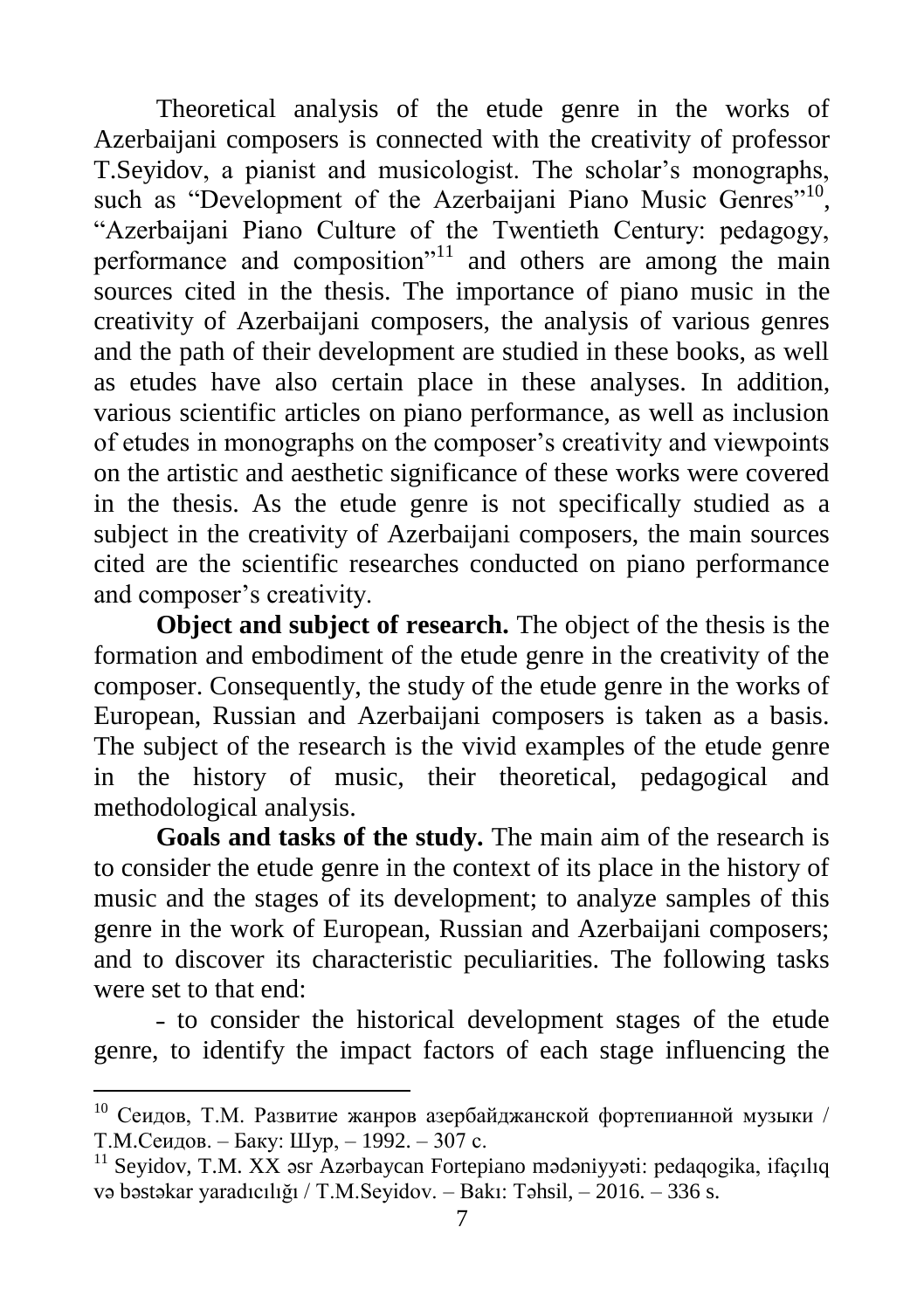formation of the genre, its characteristic peculiarities, and contentrelated updating;

- to consider the position of the etude genre in the creativity of European composers and elaborate the main factors that influenced the development of the genre;

- to consider the embodiment of the etude genre in the creativity of Russian composers, to identify new criteria acquired as the next stage in the development of the genre;

- to study the place and the position of the etude genre in the creativity of Azerbaijani composers and analyze existing samples from a theoretical, as well as pedagogical and methodological points of view;

- to identify the place of the etude genre in the development of piano performance, in educational programs, to highlight various methodological guidelines that are important in the performance of etudes by referring to existing scientific literature and by demonstrating the author"s position.

**Research methods**. Two directions of the etude genre served as the basis for the study in the thesis. These directions are connected with piano performance and the composer"s creativity. The study is based on methods of pedagogical and methodological analysis related to performance issues and on methods of historical and theoretical analysis to discover the position and the place of the etude genre appropriately in the history of music and in the composer"s creativity. The material of the study consists of vivid examples of the etude genre in the creativity of European, Russian and Azerbaijani composers. In particular, etudes by C.Czerny, M.Clementi, I.Cramer, F.Chopin, R.Schumann, F.Liszt, C.Debussy, C.Saint-Saëns, A.Scriabin, A.Rubinstein, S.Rachmaninoff, S.Lyapunov and others, as well as by E.Nazirova, F.Guliyeva, Niyazi, M.Mirzoyev, Kh.Mirzazade, A.Abbasov, R.Mustafayev, J.Hadjiev, M.Ahmedov were involved in the research.

**The main provisions of the defence.** The main provisions of the dissertation submitted for defence are the identification of the position and significance of the etude genre in the creativity of composers and piano art. In particular, the following provisions of the study are submitted for defence: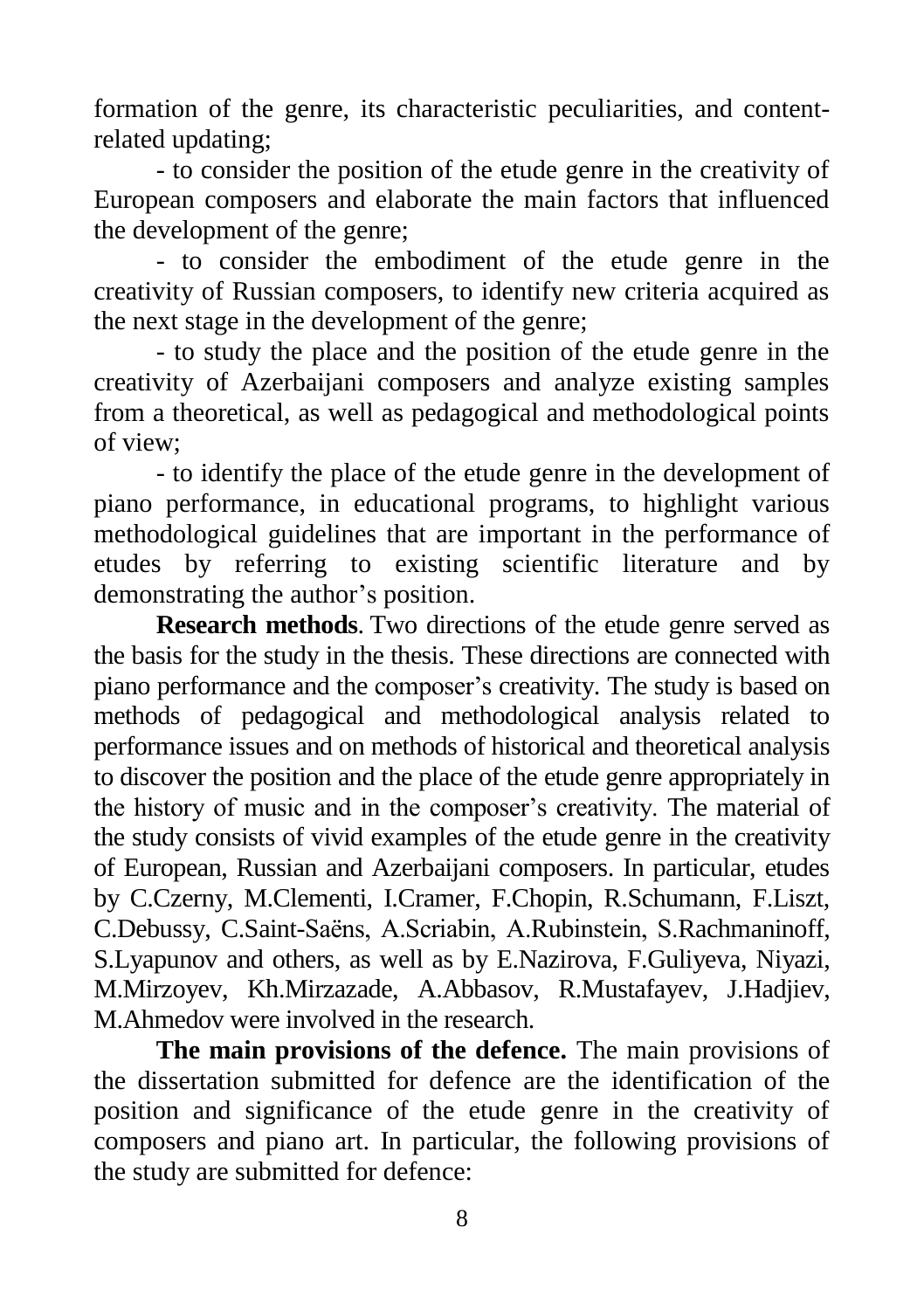- The formation of the etude genre due to its position in the performing arts tied to the baroque period, and its first function in the composer"s creativity was associated with the development of performing techniques;

- The etude genre is represented in the history of music by several types, including instructive, artistic-instructive and virtuosoconcert;

- İnstructive etudes served to improve the technical skills of the pianist in the performing arts and started with the brightest samples of C.Czerny, I.Cramer, M.Clementi; bright samples of artisticinstructive etudes appeared in the creativity of R.Schumann, F.Chopin, and continued with the formation of a virtuoso concert etudes and reached its highest level in F.Liszt"s works;

- The etude genre is rarely represented in the works of Azerbaijani composers and is characterized by the manifestation of national musical traditions and mostly by samples glorifying the artistic image;

- The etude genre in piano art, first of all, serves for the improvement of the performing skills, and unlike the composer's creativity, has maintained its relevance in this field of activity.

**Academic innovation of the research.** The scientific novelty of the dissertation is connected, first of all, with the topic addressed. Thus, the position of the etude genre in the creativity of Azerbaijani composers, as well as the absence of any special studies on this genre in national musicology allow us to evaluate the analysis and results of the dissertation as a scientific innovation. The samples analyzed for the first time among the etudes involved in this study, inclusion of these works in the educational program/repertoire and the mentioned pedagogical and methodological instructions on the peculiarities of performance are in the list of the scientific innovations of the research.

**Theoretical and practical significance of the research.** Attention was paid to the disclosure of the historical-theoretical and pedagogical-methodological essence of the topic during the research period. Due to the conducted analysis and research, a large historical and theoretical database was established, as well as pedagogical and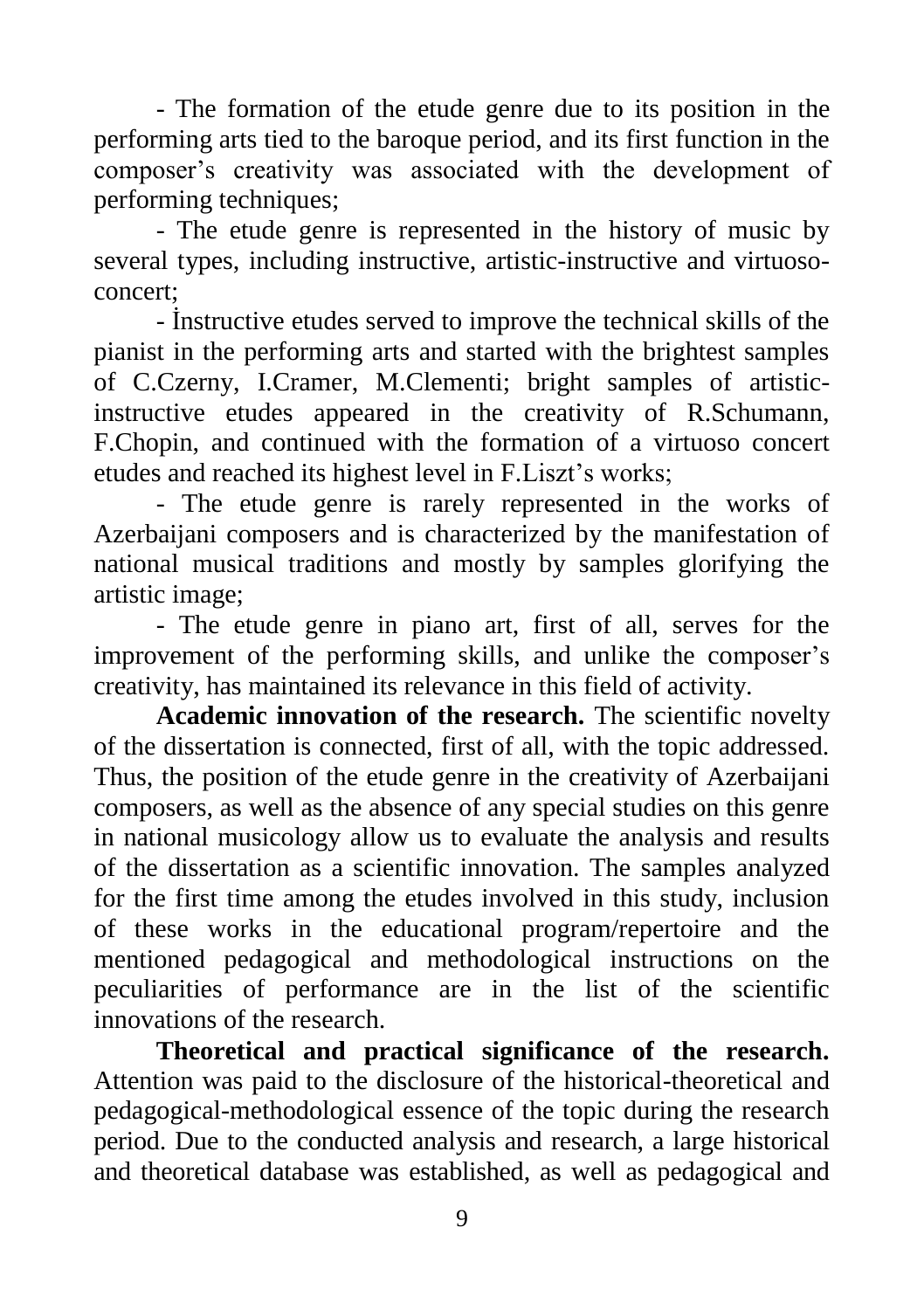methodological material has been collected. In order to trace the historical stages of the development of the etude genre, a considerable number of composers' creativity were addressed and a large collection of works was analyzed. The theoretical and practical significance of the dissertation is assessed primarily by the methodology and nature of the realized analysis. The materials presented here can serve as a scientific source for the study of the piano art, methodology of piano performance, as well as the history and theory of music. At the same time, this database can be used in the teaching of subjects related to the history of performing arts, history and theory of music in secondary and higher musical educational institutions. The pedagogical and methodological analysis conducted in the dissertation, types of research genre related to different periods are important for enriching and improving the educational repertoire.

**Approbation and application.** The key results and items of the thesis are reflected in 6 articles and 3 conference reports published in Azerbaijani and Turkish periodicals listed in the international summarization and indexing systems. Reports on the topic were heard at a number of domestic and international scientific and theoretical conferences.

**Name of the organization where the dissertation work is carried out.** The thesis was implemented at the Department of "History of Music" of the Baku Music Academy named after Uzeyir Hajibeyli.

**The total volume of the dissertation as marked, indicating the volume of the structural units of the dissertation separately.** The thesis consists of an introduction, two chapters (five sections), a conclusion and a list of used literature. As for the volume of the structural units of the thesis, the introduction consists of  $-8$  pages and 13 994 characters; Chapter I, including the first section – 47 pages and 83 773 characters; the second section – 26 pages and 40 020 characters; Chapter II, including the first section  $-23$  pages and 33 308 characters; the second section – 19 pages and 31 833 characters; the conclusion –  $6$ pages and 10 431characters; the section of used literature – 18 pages and 24 696 characters. The total volume of the research is  $-150$  pages and 213 359 characters, excluding the section of used literature.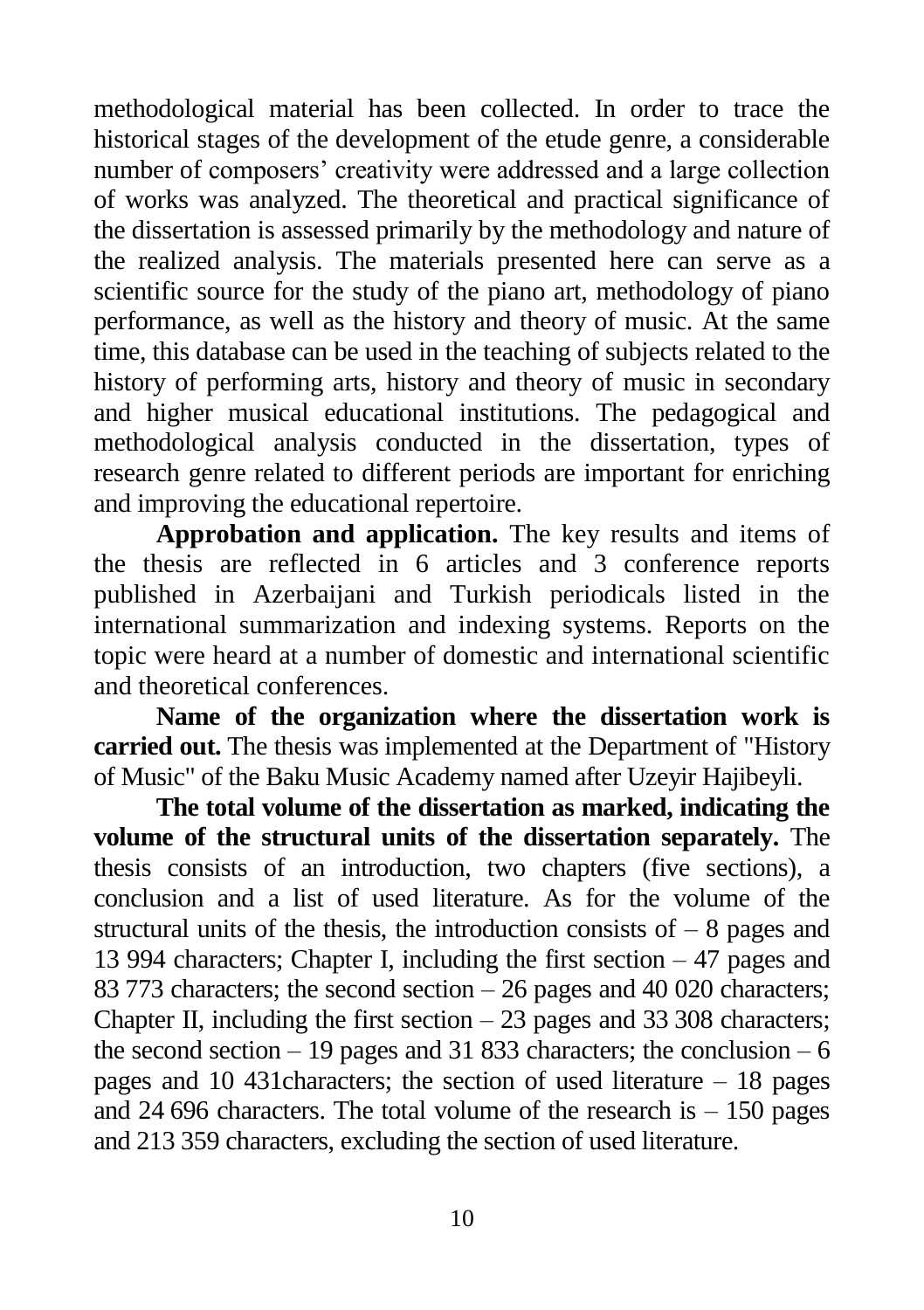#### **MAIN CONTENT OF THE DISSERTATION**

The first chapter is entitled the **"Formation and stages of the development of the etude genre".** This chapter includes three sections. The first section is entitled **1.1. "Etude genre in the piano music of European and Russian composers"** and sheds light on the main stages of the formation of the etude genre in the history of music. The term etude, used in many fields of art and science, has different meanings depending on the field of art to which it belongs. The term comes from French and means "work, practice, task". For this reason, the word etude, regardless of the field, is understood primarily as an initial work on a particular topic or piece. However, the word etude is also used as an independent genre in literature, poetry, music, criticism and so on. For example, in musicology "Symphonic Etudes" by B.Asafyev, "Musical-Historical Etudes" by I.Solertinsky, 'Theoretical Etudes About Folklore and Composing-Russian Soviet Music" by I.Zemsovsky<sup>12</sup> and others.

The author of a comprehensive study of the etude genre, Russian musicologist N.A.Terentyeva, identified three stages in the development of the genre and due to stages related types: instructive, characteristic and artistic-concert etudes. At first glance, these types also tend to indicate the purposes the etudes were written for. And the connection of these types with the stages of historical formation is associated with the formation of artistic and technical criteria of the development path through which the etude genre had passed.

Having considered the historical stages of the formation of the genre, it is particularly important to note several periods. These are the music of the Baroque and Rococo periods, which played certain role in the formation of the genre, and the period of Romanticism, during which the etude genre appeared in the composer's creativity and is considered a new stage in its development. The definition of these stages was directly related to the formation and development of piano clavier performance. The specific features of the first stage are

<sup>12</sup> Портная, И.В. Этюд как явление художественного творчества // – Тамбов: Грамота,  $-2012. - N<sub>2</sub>1$  (15),  $- c. 158.$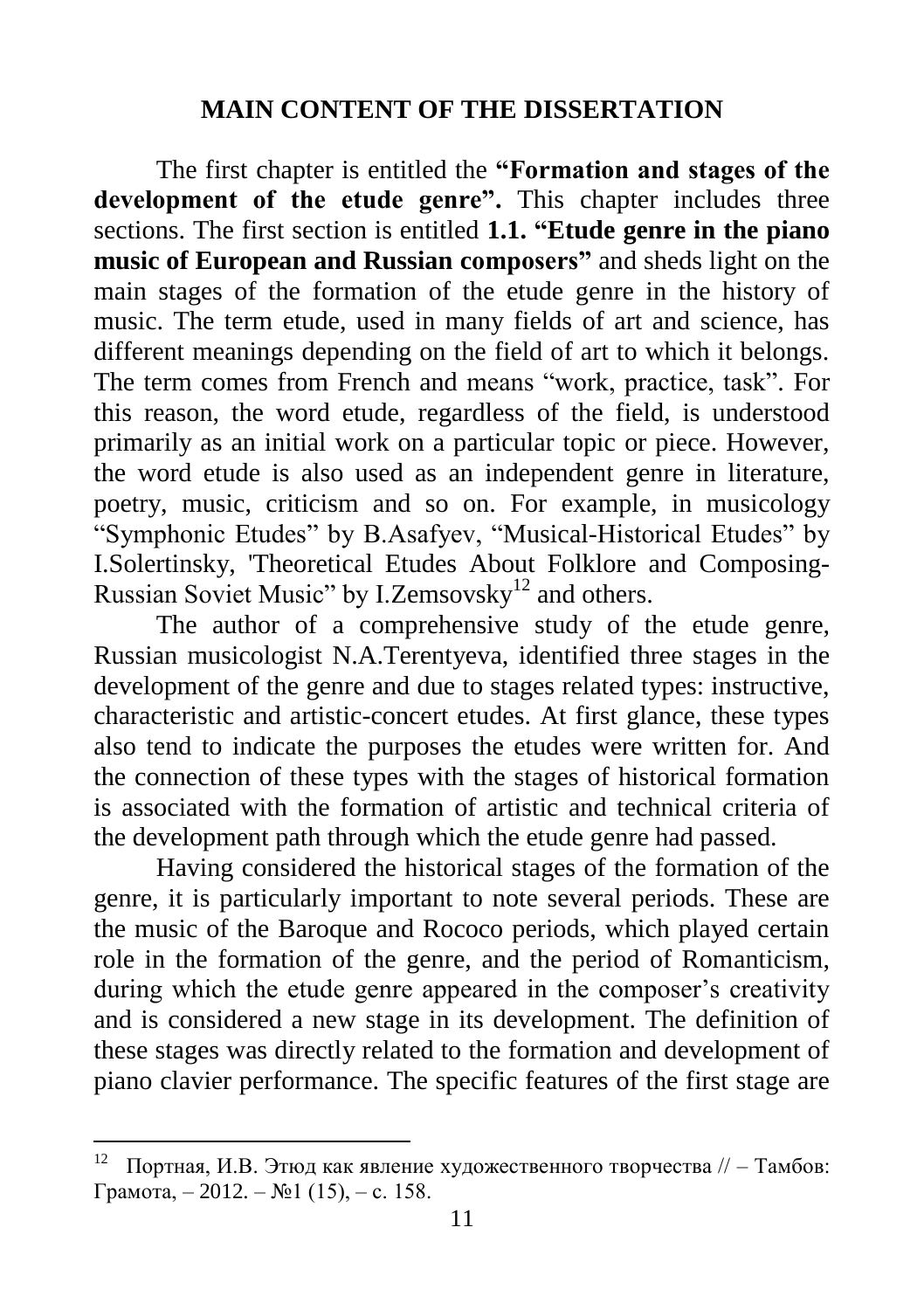connected, first of all, with the development of organ-clavier performance, the creativity of French clavecinists, composing of inventions, toccata and other polyphonic music pieces. At this stage, the development of the etude genre took place both in the composer"s creativity and in the performing arts. The range of technical tasks in etudes and issues related to their implementation were covered in numerous methodological manuals created during this period, as well as in recommendations given by the author or editor on the performance of musical pieces, and they all are included in various collections. These methodological facilities on the development of piano performance gradually led to the creation of works that reflect a more systematic and goal-oriented organization of such technical work. In particular, one of the reasons that gave a boost to this process was the expansion of concert activity, which stimulated the development of virtuoso performance. As playing the piano became accessible to the general public, it became as well a part of social life; and as the number of musicians who wanted to learn playing the piano increased, the field of pedagogical activity was also expanding. For this reason, more and more composers - educators devoted much of their time to writing works with technical aspects for the purpose of educating students. From this point of view, creativities of J.S.Bach and C.Czerny can be considered as striking examples.

The second stage is directly related to the formation of the etude genre. The processes taking place in piano performance in the 18th century, the expansion of the art of virtuoso performance, replacement of the composer-improvisers by the composer-virtuosos were characterized by the appearance of works that vividly expressed the technical possibilities in music. It is interesting that both instructive and artistic-concert (characteristic) types of etudes appeared during that period. And this is no coincidence, because in the first half of the 18th century, the competition between classical and romantic styles in piano performance, the wide expansion of romantic traditions in the composer's creativity, as well as virtuoso performance, the pianist"s attempt to show his/her technical capabilities, but not the artistic content of the work and the talent to surprise the audience provided fertile ground for creating an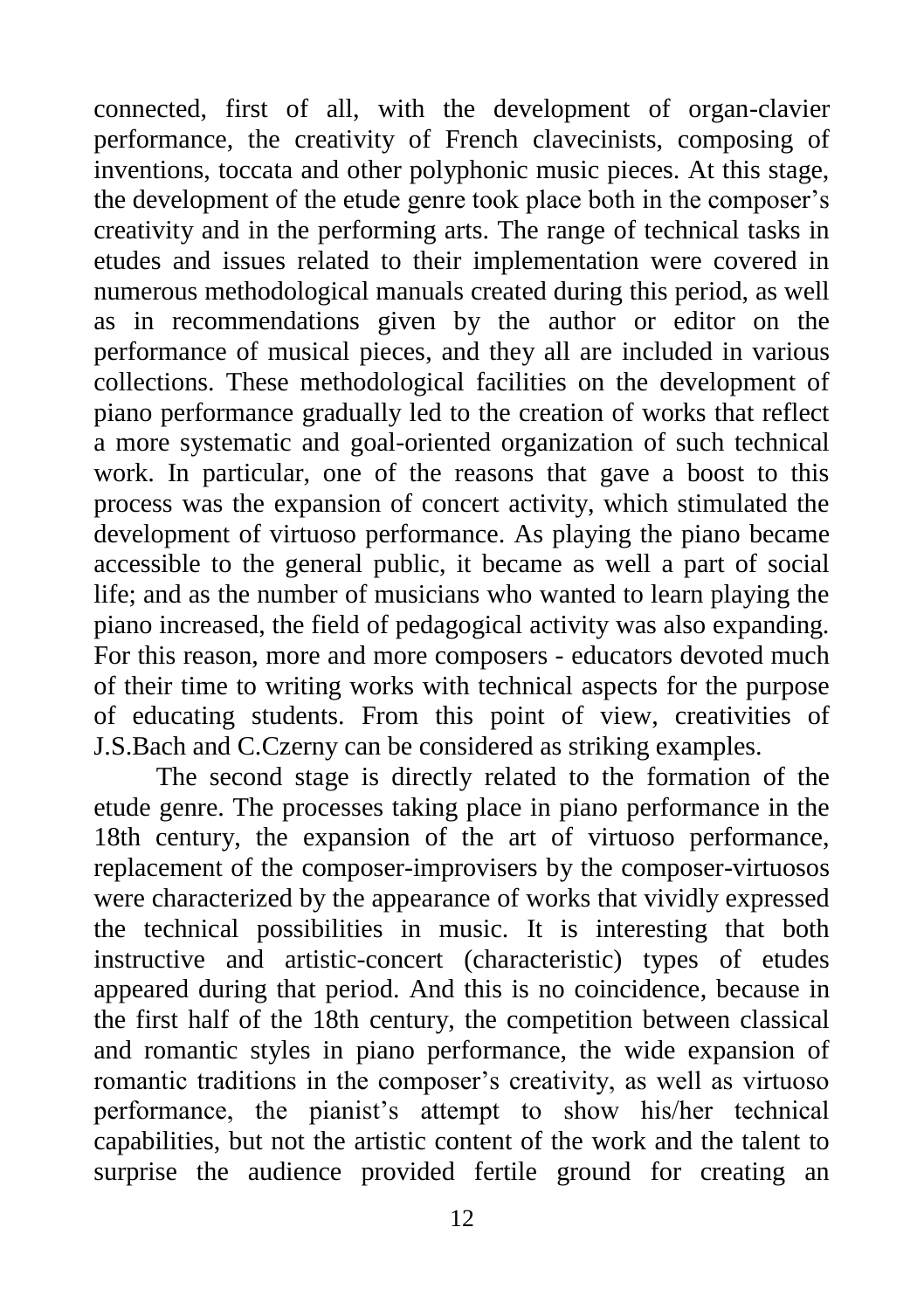instructive type of etudes. At the same time, the new significance of musical genres, including the etude, in the creativity of such outstanding romantics as R.Schumann, F.Chopin, F.Liszt, led to the emergence of artistic–concert type of etude. The presence of symphonic traditions in the genres of instrumental music played a special role in this process as well. The processes ongoing in the art of music stipulated each other and showed their effect on both the composer and the performer, as well as on pedagogical work, which led to the deepening of the etude genre in the composer's creativity.

The analysis showed that the embodiment of the etude genre in the creativity of Russian composers has a number of peculiarities. First, two directions should be noted here. So, in the music of Russian composers who addressed the etude genre, the main peculiarities of the genre in the creativity of F.Chopin and F.Liszt act as a reference source. Among these traditions are: addressing to the artistic and concert type of the etude genre; programming; the predominance of the figurative – emotional content of the work over the instructive – technical one; several types of textures inside the miniature; the use of development techniques; the transcendence of works the boundaries of the miniature genre and penchant for poetry. However, these peculiarities are unique to each composer. The influence of F.Chopin is evident in the etudes by A.Rubinstein, A.Arensky, A.Skriabin, and F.Liszt's influence is manifested in the etudes by S.Rachmaninoff, S.Lyapunov. At the same time, the artistic-concert type of the genre is manifested in the etudes of Russian composers. The instructive etudes are not found among the works. One more embodiment of the traditions of romanticism was manifested in the programming of etudes. Programming is observed in works of all composers, starting with A.Rubinshtein. In the last etudes of A.Skriabin there is a series expressing the combination of several miniatures under one idea; the description of natural landscapes, and in the second series a symbolic comparison of natural phenomena with the phases of human life were reflected in the etudes of S.Rachmaninoff, and due to descriptive aspect the etudes were titled as etude-images; S.Lyapunov"s etudes embodies a single figurative–emotional content and follows the general line of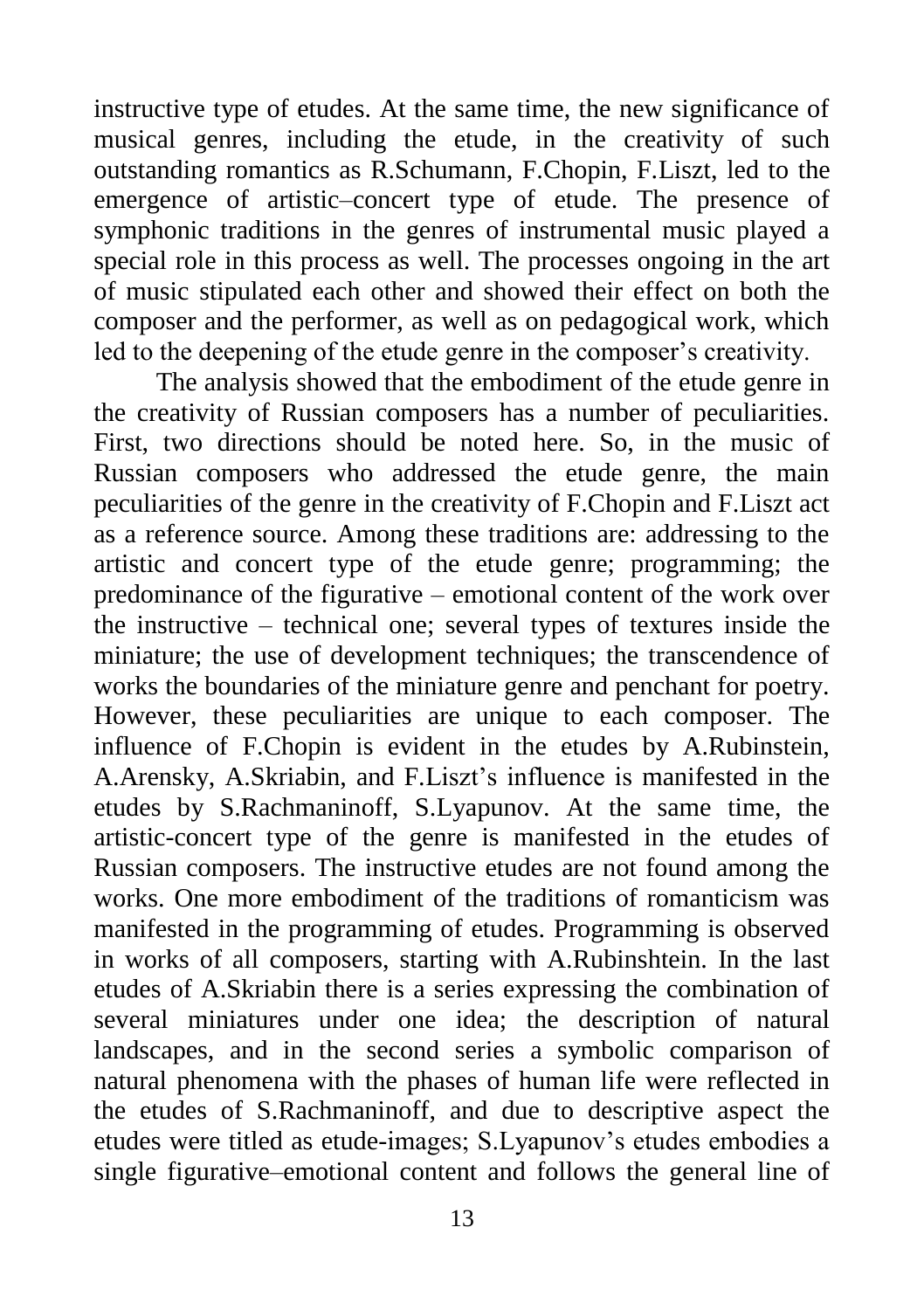the idea between musical numbers in a series specific to F. Liszt"s etudes. In the etudes of Russian composers (A.Skriabin, S.Rakhmaninoff, S.Lyapunov), the scope of the genre is significantly expanded to the level of a poem, and the concept of "etude" becomes conditional. Even though A.Scriabin embodying the sonata form within the etude created a new stage of development, but did not find its continuation.

The second section of the first chapter is entitled **1.2. "The place and position of the etude genre in the piano activity of Azerbaijani composers".** The formation of the etude genre in the creativity of Azerbaijani composers and the classification of the samples created will be viewed in this section. The great development of Azerbaijani music in the 20th century was reflected in the piano art as well. At the end of the 19th century, interest in piano performance attracted the attention of composers and led to the creation of a rich and colourful creative heritage. The interest of Azerbaijani composers in piano music is manifested in almost all genres. There are genres of different volumes and forms – from large concert formats to small miniatures. However, the place and attention given to each genre differs. From this point of view, it is timely to study the position of the etude genre, given the importance to the development of piano performance. If we trace the processes of formation and development of this genre in the context of Azerbaijani piano music, we don"t observe the phased development process here as in the etudes of European and Russian composers. Thus, samples of instructive etudes, aiming the fulfillment of technical tasks at the initial stage of the genre, appear in the creativity of Azerbaijani composers at a later stage. An interesting fact is that the first sample in this genre was recorded in the creativity of Niyazi, the outstanding Azerbaijani conductor and talented composer. Information on this work was not known to the musical community for many years, and only in 2005, it appeared among a number of piano compositions written by the composer. This work was written in 1929 and named by the composer 'The Joke'.

Although the etude genre does not occupy such a wide position in the creativity of Azerbaijani composers as it does among European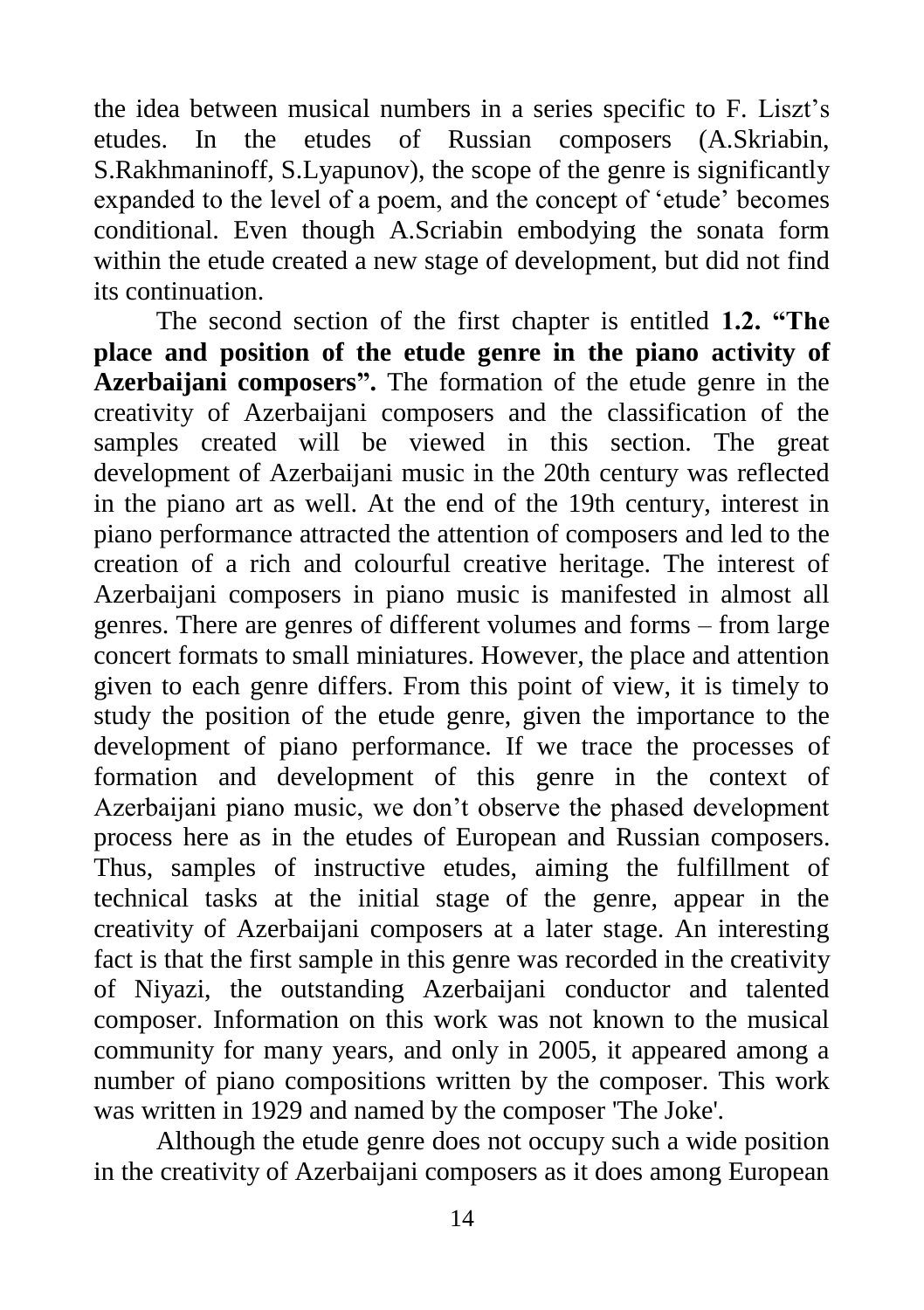and Russian composers, important etude samples appeared just in the early stages of the formation of performing arts. Azerbaijani composers, including E.Nazirova, F.Guliyeva, A.Azizov, A.Abbasov, Niyazi, J.Hajiyev, S.Alagarov, R.Hajiyev, R.Shafag, V.Adigozalov, A.Dadashov, Kh.Mirzazade, S.Ibrahimova, E.Dadashova and others turned to this genre and created interesting samples. Etudes by Azerbaijani composers can be broadly divided into two types: artistic virtuosic and instructive miniatures of an educational nature. The only sample of a virtuoso concerto is the etude "Joke" by Niyazi. If we consider the formation and development of the etude genre in Azerbaijani music, it is impossible to trace the process of gradual development. Thus, the first etude in Azerbaijan is of a virtuoso concert type, and the next etudes can be instructive and relatively artistic with educational nature. The lack of development of the virtuoso concert type can be attributed, first of all, to the fact that European and Russian composers have a great heritage in this field, and it is preferred in the educational repertoire, as well as on the concert stages. Thus, the development of the pianistic art in the composer"s creativity had taken place faster than the writing of works for this instrument, and therefore, the formation of the national repertoire coincided with a later developmental stage. As a result, this trend has been continued by including more foreign composers" etudes in the piano class curriculum. Piano works created on the national basis took place mainly in other genres, and etudes were represented only by samples in the curriculum of lower classes. This enables us to say that the formation of etudes in the creativity of Azerbaijani composers doesn't serve only for the development and manifestation of performance skills, but also for the artistic and aesthetic compositions embodying the national style, as well as for the enrichment of the educational repertoire. The main essence of the etudes appeared in Azerbaijani music is guided by the fact that the composers enriched these works through individual style created by the synthesis of European and national musical traditions. Thus, the etudes of Azerbaijani composers, reflecting the peculiarities of the national moment-intonation, rhythm, genres of folk music, demonstrated the special significance of these works. The musical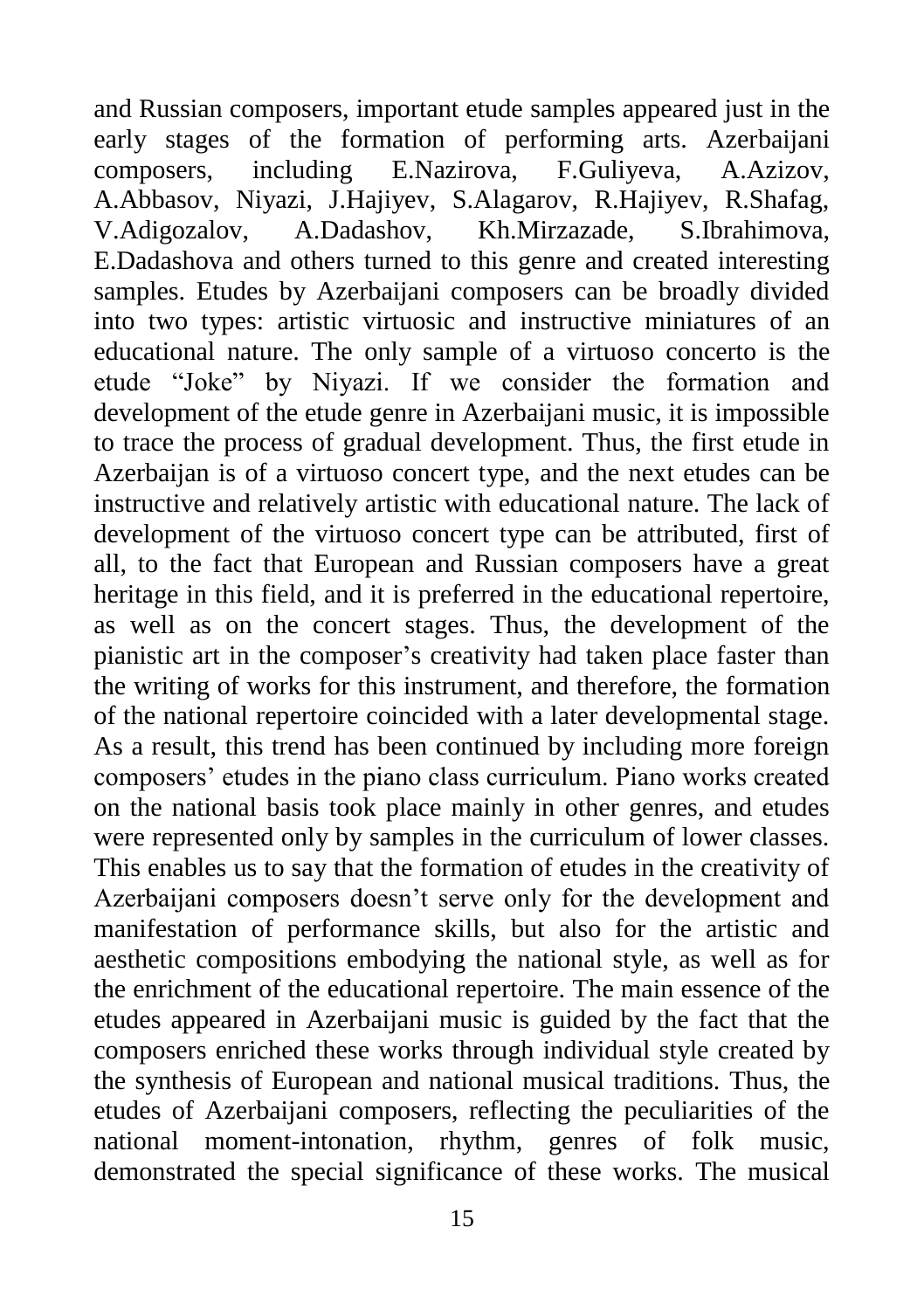language of all the etudes we have analyzed is developed just on a national basis and the metro-rhythmic structures, moment-intonation elements peculiar to our folk dances are reflected there. In E.Nazirova"s etudes, the embodiment of the genre, is built on the image-emotional content, but the solution of technical issues still exemplifies the main image. Among the etude samples we have analyzed, the one that distinguished by its complexity belongs to Niyazi's creativity. The above-mentioned ideas can be applied to this sample. Thus, this miniature, which requires a certain technical training from the performer, reflects the peculiarities of the artisticconcert type of the etude genre. The outcome is that these works are important not only for the development of young pianists' performance skills, but also for the formation of their artistic and aesthetic taste on a national basis.

The second chapter of the dissertation is entitled **"The significance of the etude genre in the development of the piano art".** It consists of two sections. The first section is entitled **2.1. "Educational etudes in the creativity of Azerbaijani composers".** Etudes by F.Guliyeva, J.Hajiyev, A.Abbasov, Kh.Mirzazade, R.Mustafayev, M.Ahmadov, O.Zulfugarov, S.Ibrahimova, K.Safaraliyeva are analyzed in this section.

The emergence of educational etudes first is represented by a number of interesting samples, primarily serving to enrich the repertoire on a national basis. There are programmed and nonprogrammed, as well as independent and series-oriented etudes.

Six etudes for piano by Farida Guliyeva, the composer and pianist, published in 1975, are united in series. These etudes that have achieved the target in the embodiment of the genre, mainly intended for the repertoire at music schools and are aimed at developing the technical capabilities of students. The six etudes in the series are not only varied by requirements for the performer, but also by their complexity. One of the etudes involved in the analysis was included in Musical Pictures, the series for piano written by J.Hadjiev in 1976. The etude with the key of E-minor is written in a simple three-part form with recapitulation. Each section in itself includes a period of two sentences. The first section contains a period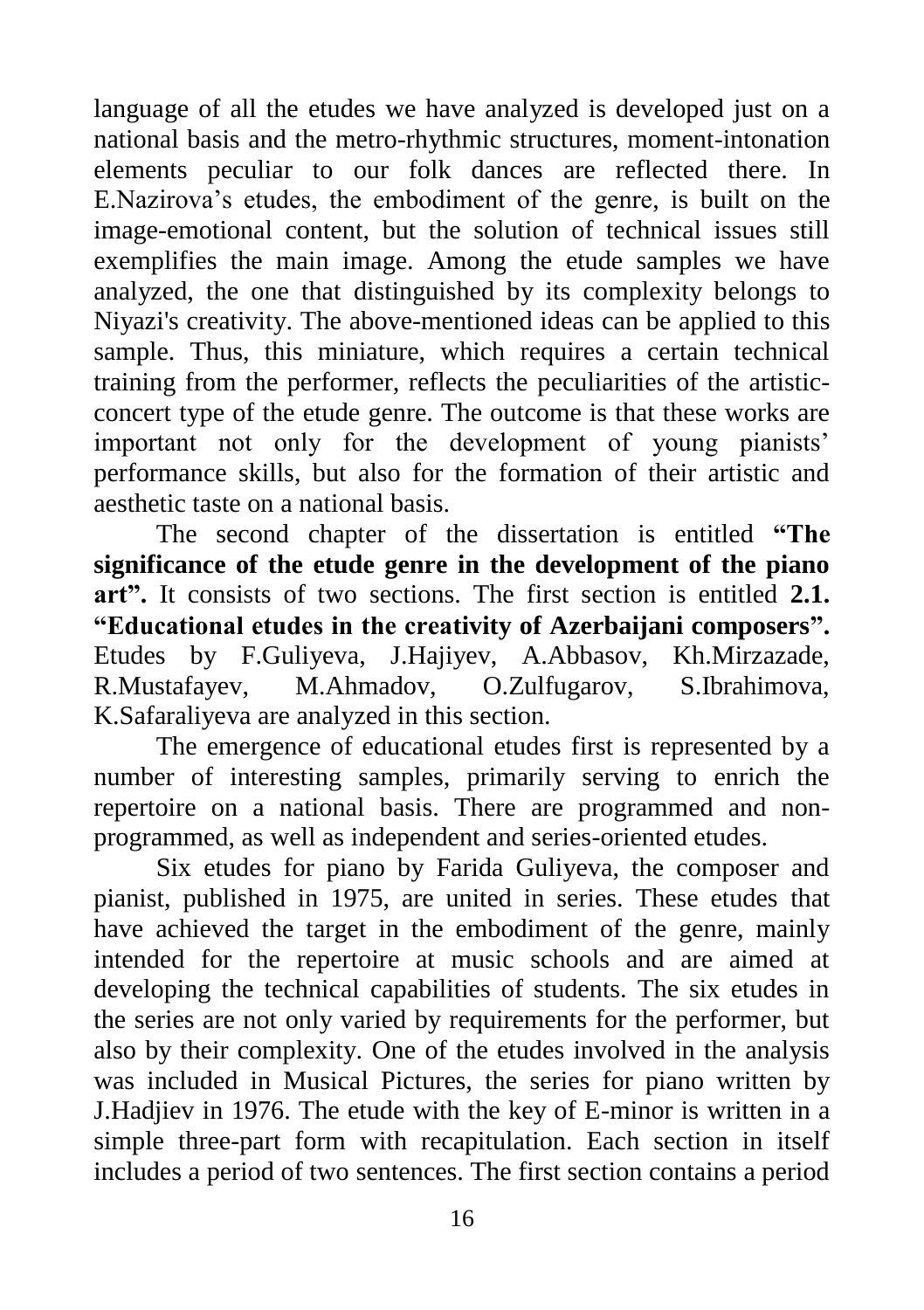of eight squares in each sentence. The object is presented alternately in the party of the right and left hands.

Among the small etudes there is the sixth piece for piano entitled "Toccata" from the series "Six Miniatures" by A.Abbasov written in 1966. This work is marked as an etude in the "Piano Handbook for Beginners" (Vol. II) compiled by L.Egorova, R.Sirovich (p. 106). The source that consists of piano works intended for the repertoire of lower classes. The example we have analyzed is also written for young pianists. The etude is presented in a texture of constant motion (specific for the toccata genre) and requires the smooth execution of hexadecimal numbers at the *Allegro* tempo. R.Mustafayev"s small C-dur etude, included in the book "Piano Handbook for Beginners" by L.Egorova, R.Sirovich (volume II), is written in the form of a period consisting of three sentences. In the instable tonal that creates the mood of atonalism it is actually possible to feel certain tonal centres. Among them are C-dur, M-dur, As-dur (minor) and so on. Sentences are distinguished from each other by subject and texture. Thus, in the first and third sentences the wavy movement/line of the arpeggios and in the second sentence the chord progressions (or combinations) predominate.

We also analyzed one sample of the instructive type of the etude genre by Ogtay Zulfugarov, the talented composer, who is the author of interesting works for young pianists. This short piece of music is characterized by the use of factures - triplets and octaves. In this work, the main purpose of which is to develop the mechanism of increasing the range of motion of fingers, there are also rhythmic intonations characteristic of folk dances. Jumps of different distances in both the upper and lower directions are given only for bass sound and serve to develop the left hand.

Etudes from S.Ibragimova"s series "Fortepianoda ifa qabiliyyətinin ilkin mərhələsi üçün etüd və ansambl-çalışmalar" ("Etudes and ensemble exercises for the initial stage of piano performance") were also analyzed. There are twelve etudes in this series. Each miniature in the series of etude is programmed and closely related to children"s life, their activities and the world of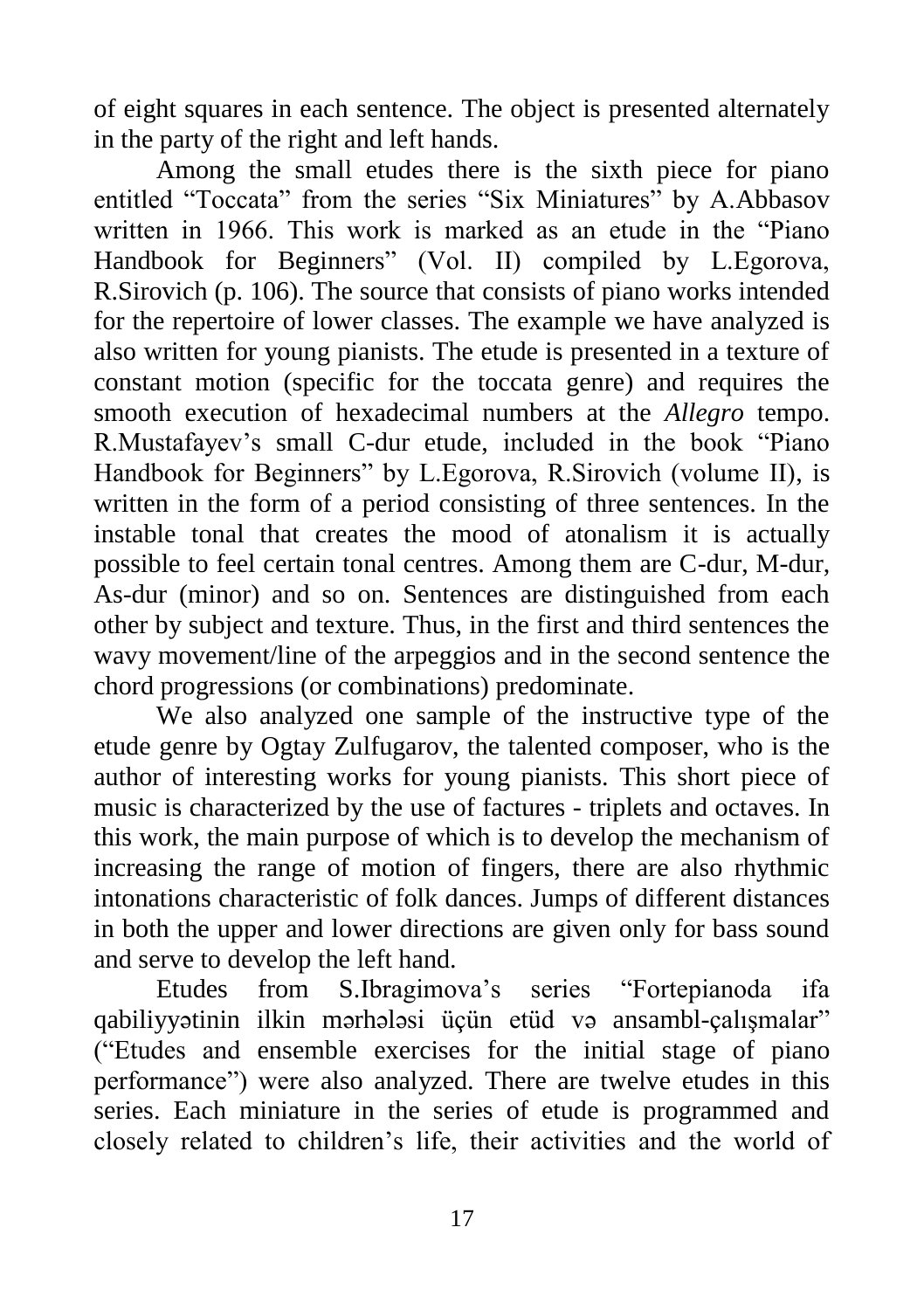various images. At the same time, the composer relies on the national moments in these etudes.

Training books for young pianists include a number of small etudes, which should also be mentioned here. Most of these etudes date back to the first half of the 20th century and are based on national moments. Examples include the etudes by K.Safaraliyeva in "Shur", "Shahnaz" and "Shushtar" moments, and two etudes by Y.Perevertailo in "Chahargah" moment. These etudes are miniatures of the working type, designed to master the basic skills of piano playing in the first and second classes. Each miniature consists of passages and rhythmic figurations based on the soundtrack of a particular moment. Thus, part of the etudes with small volumes and simple structures analyzed by us (R.Mustafayev, A.Abbasov, M.Mirzayev, J.Hajiyev) are intended for the initial stage of music education. Etudes (E.Nazirova, Niyazi, F.Guliyeva), distinguished by their relatively large size and artistic-technical complexity, are suitable for young pianists who have already mastered certain technical skills in their performance. Although the evolutionary path of the etude genre and the peculiarities of its various types are not embodied in these works with the brilliance observed in the works of European and Russian composers, it has got a certain position in the educational repertoire as interesting samples of Azerbaijani piano music. In F.Guliyeva"s etudes we can observe relatively instructive peculiarities of the genre. Thus, each of the six etudes in the series set a certain technical task for the performer. However, technical work does not express the main purpose in these miniatures too. Each etude reflects the expression of a particular image or mood. As a result, we can state that despite the etude genre did not pass a special development stage in the creativity of Azerbaijani composers, each of the existing samples play an important role in the formation of young pianists" aesthetic taste, musical performance on the national basis, and it is successfully applied in the educational repertoire.

The second section of the given chapter is entitled **2.2. "The role and significance of the etude genre in the development of piano performance".** This section focuses on the significance of the etude genre in the development of a pianist and mastering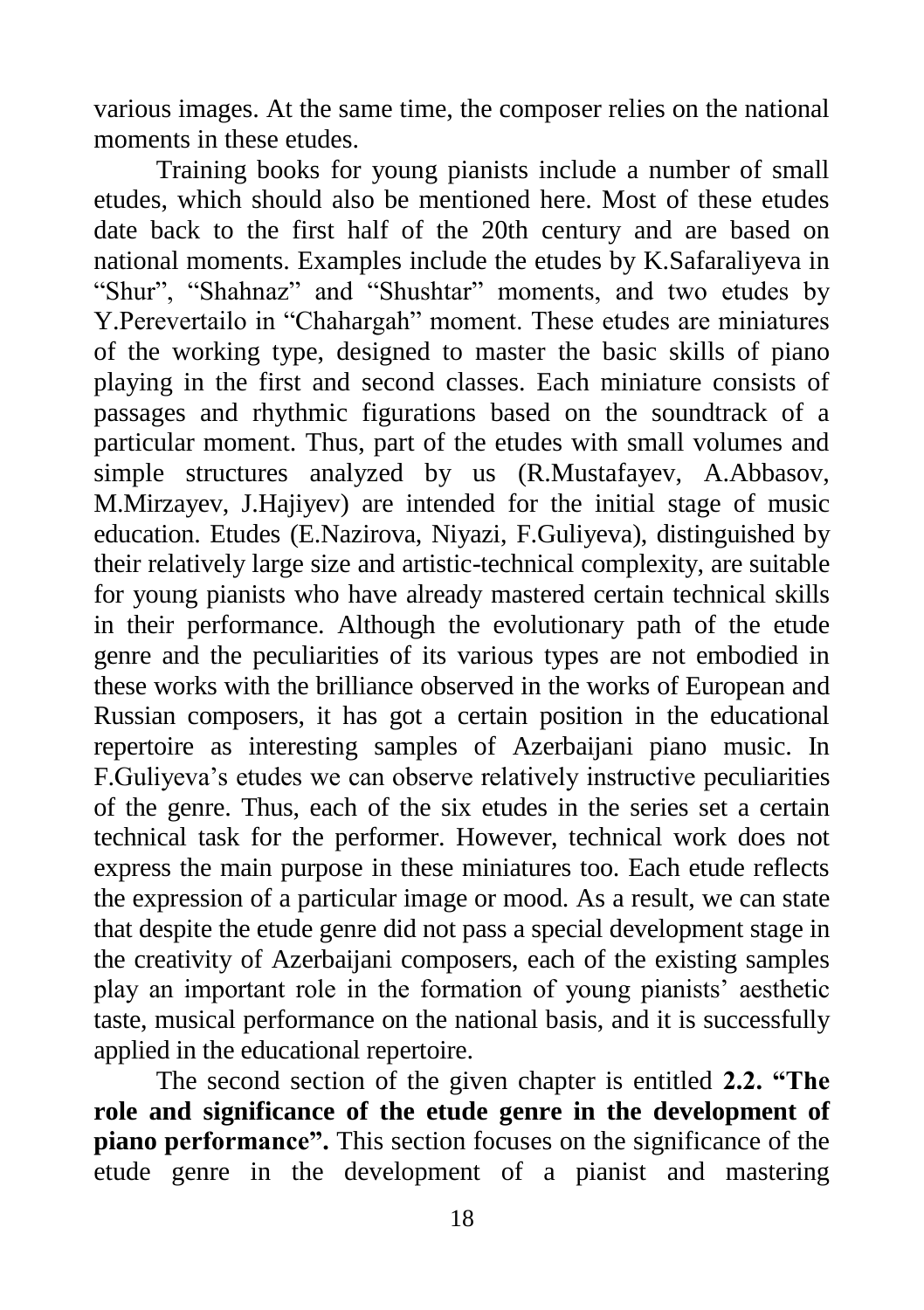professional performance skills. Significant recommendations and instructions on application of etudes in the educational process reflected in the studies conducted by domestic and foreign experts have been well justified with the analyses held on the works of European, Russian and Azerbaijani composers. In order to get the most out of the etude performance, it is necessary to focus not only on the technical work, but also on a deeper development of the musical content of the work.

Certainly, the instructive type of the etude genre is applied more to expand the technical abilities of the performer. These etudes are a kind of technical tasks for performers, and the main attention is focused on the development of technical skills during the performance. However, the difference between technical work (scale and work) and the etude genre is that during the technical work only technical skills are developed, and the hard-won achievement is then evaluated during the performance of etudes and music pieces. In this regard, instructive etudes are considered as a transitional stage between technical work and music pieces.

It is known that the selection of etudes by age depends primarily on whether the educational institution is primary, secondary or higher, as well as on which grade level students belong to. Musical education in Azerbaijan is carried out in primary (5 and 7 year music schools for children), secondary (colleges and 10-year music schools) and higher educational institutions. Naturally, the curriculum of a pianist studying at any educational institution necessarily includes etudes. The age and training level of pianists, the requirements and criteria established by the educational institution are the main factors to be taken into account during the initiation of educational curricula. Therefore, surely, the staged selection of etudes is based on these criteria.

The most popular etudes in the lower and middle grades of music schools belong to C.Czerny"s creativity. The technical requirements put forward in Czerny"s works are considered more appropriate for students who have already gained certain experience in lower classes, as well as have a wider range of interests and are able to explore the content of the work they perform. Czerny"s etudes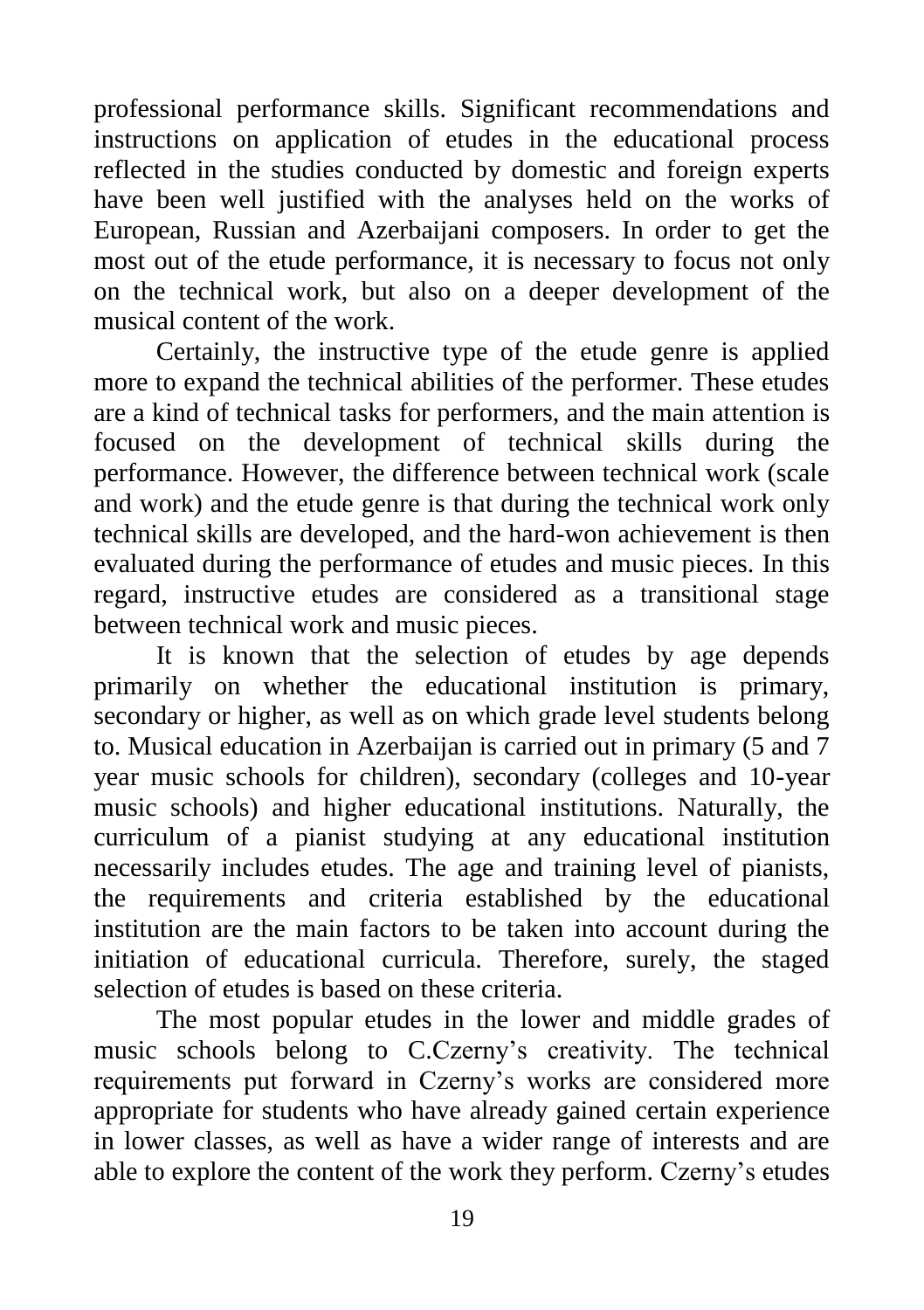set clear musical-sounding tasks for the performer and create opportunities to reach various dynamic boundaries.

Based on our personal experience, among the etudes that are considered suitable for young pianists, we can mention as an example the series "25 Small Etudes" (op. 108) by L.Schytte<sup>13</sup>, the Danish composer and pianist. The etudes given here are useful for attracting the attention of young children with waltz, dance-melodic content. The series "60 Easy Piano Pieces" (op. 36) for piano by A.F.Goedicke<sup>14</sup>, the Russian composer, included miniatures with various technical complexity. Etudes #13, 14, 16, 22, 26, 27 of the first copybook can be widely used in elementary grades. For example, the etude 26 G-dur is very useful at the beginning of a unison performance.

A wide and colourful repertoire in preparing a pianist creates the basis for performing various tasks. An interesting example in this respect is the etude "Pedal Prelude" by S.Maykapar.<sup>15</sup> Thus, traditionally, the use of the pedal while performing etudes (the educational process is considered) is observed to a minimum level. Pedals are not used in etudes, especially for younger pianists. However, in this miniature, written in the waltz rhythm of a 3/4-time signature, you have to use the pedal in almost every square. Both bright tune and rhythmic stability make easy to remember the work and form the first acquaintance with the pedal.

Etudes for middle age (grades III-V) carries different technical purposes. Thus, some serve to form the focus of attention, and in these miniatures mostly large passages and returns occur. Other etudes include exercises on various ranges of motion of fingers and arm muscle development. In solution of this problem, logically the variety of etudes included in the curriculum is taken into consideration. At the next stage, it is advisable to move on to "50

<sup>13</sup> Шитте, Л.А. 25 маленьких этюдов. Ор.108 / Л.А.Шитте. – Тбилиси: Музыкальный фонд Грузинской СССР, – 1951. – 52 c.

<sup>14</sup> Гедике, А.Ф. 60 легких фортепианных пьес. Соч. 36 / А.Ф.Гедике. – Москва: Музгиз, – 1956. – 126 c.

<sup>15</sup> Майкапар, С.М. Этюд «Педальная прелюдия» / С.М.Майкапар. 20 педальных прелюдий. – Санкт-Петербург, – 2005. – 52 с.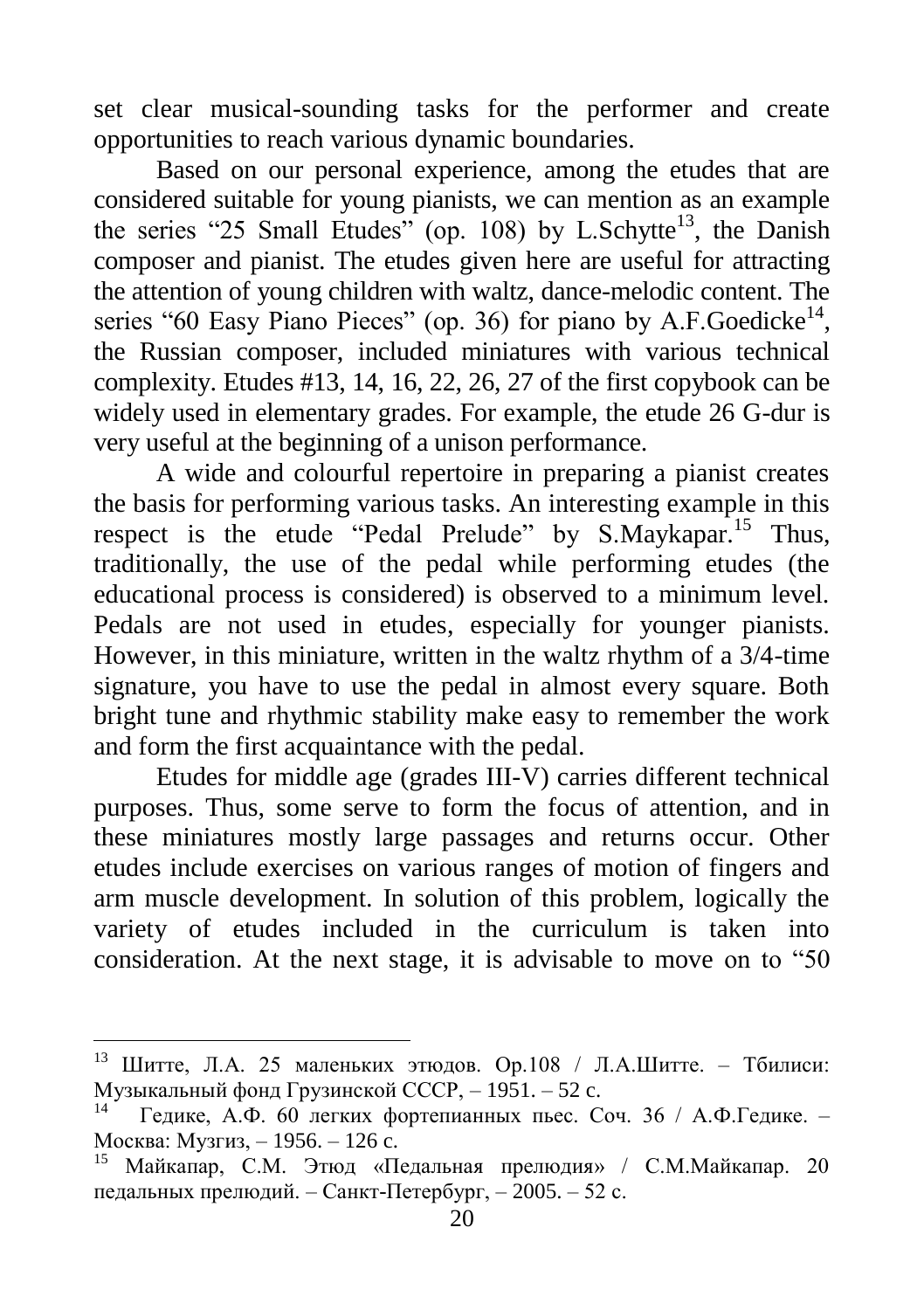Little Etudes" by C.Czerny.<sup>16</sup> Here, the first etudes  $N<sub>2</sub>$  1, 2, 3, 4, 5, 6, 7 from the copybook I (op. 261, 821, 599, 139) can also be considered suitable for first graders. And starting from the eighth etude and the following ones may be included in the repertoire in the last months of the first grade and at the beginning of the next second grade. Starting from the seventeenth etude, third-graders are also able easily to perform them. Here it is necessary to take into account the student"s individual abilities. In C.Czerny"s collection along with the development of the technical skills of the student, the implementation of dynamic nuances is important too.

**The conclusion** summarized and the achieved outcomes are reflected. Thus, we would like to express our opinion on the tasks aimed at developing technical skills in the etudes of Azerbaijani composers involved in the analyses, as well as on the embodiment of the figurative and emotional content of the work. First of all, it should be noted that the etudes of Azerbaijani composers reflect the peculiarities of the genre, which are closer to the instructive type with educational essence. Among these etudes there are almost no significant samples of virtuoso concertos. In general, most of the miniatures meet the criteria of the educational repertoire of the children"s music schools. However, even in small quantities, apart from the technical tasks, each miniature glorifies a certain emotional content and image. This is useful for drawing the student"s interest, as well as allows to realize a complex workflow in preparing the music piece. This gives grounds to say that the composition of etudes in the creativity of Azerbaijani composers served not only for the development and manifestation of performing skills, but also for the composition of artistic and aesthetic works embodying the national style, as well as enriching the educational repertoire. The main essence of the etudes emerged in Azerbaijani music is guided by the fact that the composers enriched these works through individual style created by the synthesis of European and national musical traditions.

 $\frac{1}{16}$  Черни, К.B. Избранные фортепианные этюды / К.B.Черни. – Москва: Музыка, – 1969. – 101 с.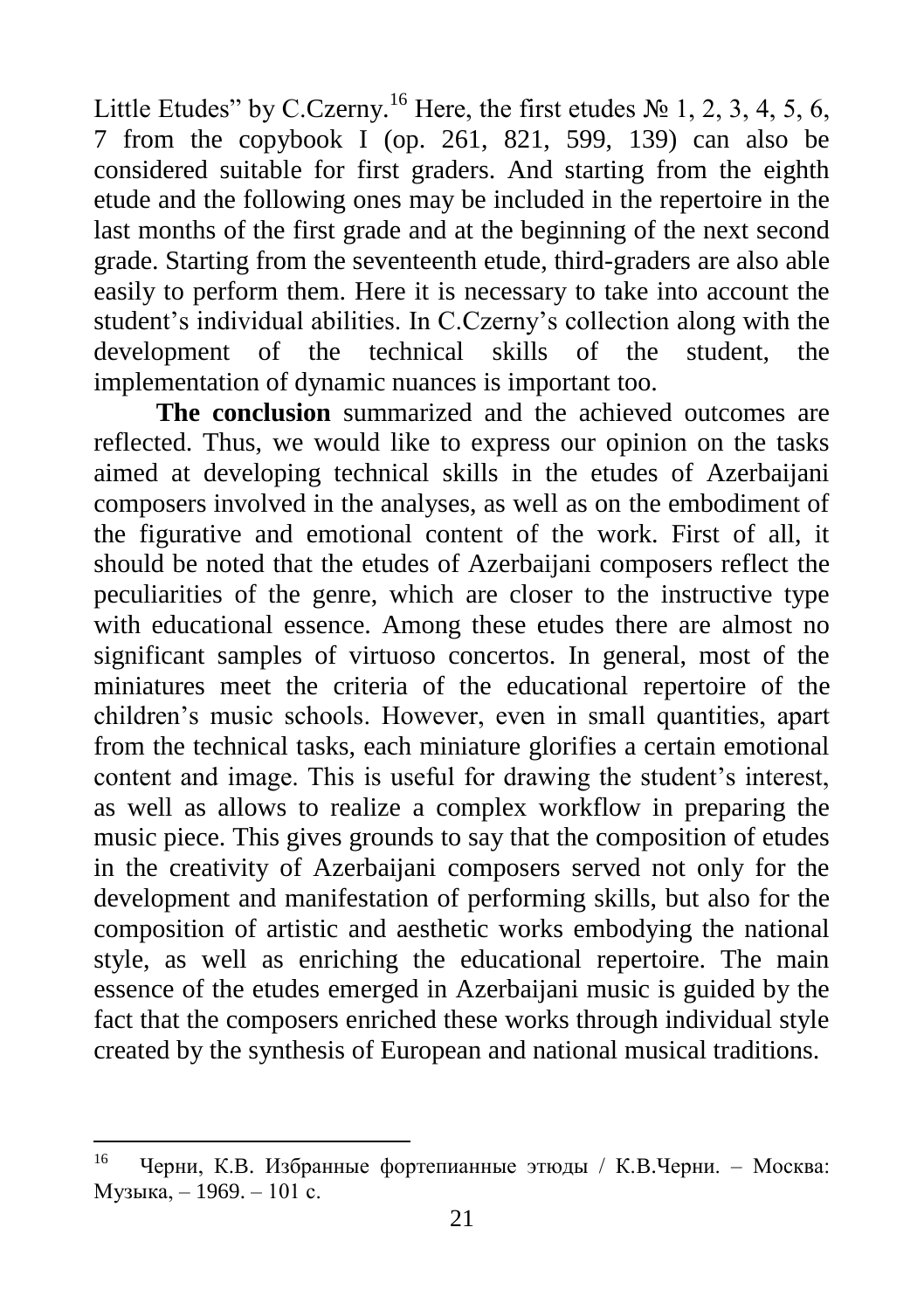Thus, the etudes of Azerbaijani composers, reflecting the peculiarities of the national moment-intonation, rhythm, genres of folk music, demonstrated the special significance of these works.

Existence of moment-intonation, rhythmic structures close to folk music genres in etudes plays a key role in understanding the content of the music piece, and it is the basis for creating the national spirit.

Generally, the following main results related to the content of the thesis can be introduced:

- the formation and development of the etude genre took place before the earlier period of its entrance into the composer's creativity and reflected in the samples of polyphonic music considered for keyboard instruments;

- the etude genre flourished in the composer"s creativity in the 17th-18th centuries, and the development of the genre was associated with the appearance of a piano instrument, the expansion of printed music, as well as the differentiation of the composer-performer relationship;

- the etude genre is presented in the history of music in several forms, including instructive, artistic-instructive and virtuoso-concert;

- instructive etudes served to improve the pianist's technical skills in the performing arts and found the most striking samples in the creativity of such composers as C.Czerny, I.Cramer, M.Clementi;

- vivid examples of artistic-instructive etudes encountered in the creativity of R.Schumann, F.Chopin, continued with the formation of a virtuoso-concert type and reached their peak in the creativity of F.Liszt;

- the unity of the program content, concert-poem, artistic and descriptive peculiarities of the etude genre with virtuoso concert traditions have been developed in the creativity of Russian composers;

- the formation of the etude genre in the creativity of domestic composers is primarily associated with the formation of professional musical education;

- although it is impossible to trace the principle of phased development in the etudes of Azerbaijani composers, the instructive and artistic-concert types of the etude genre are observed;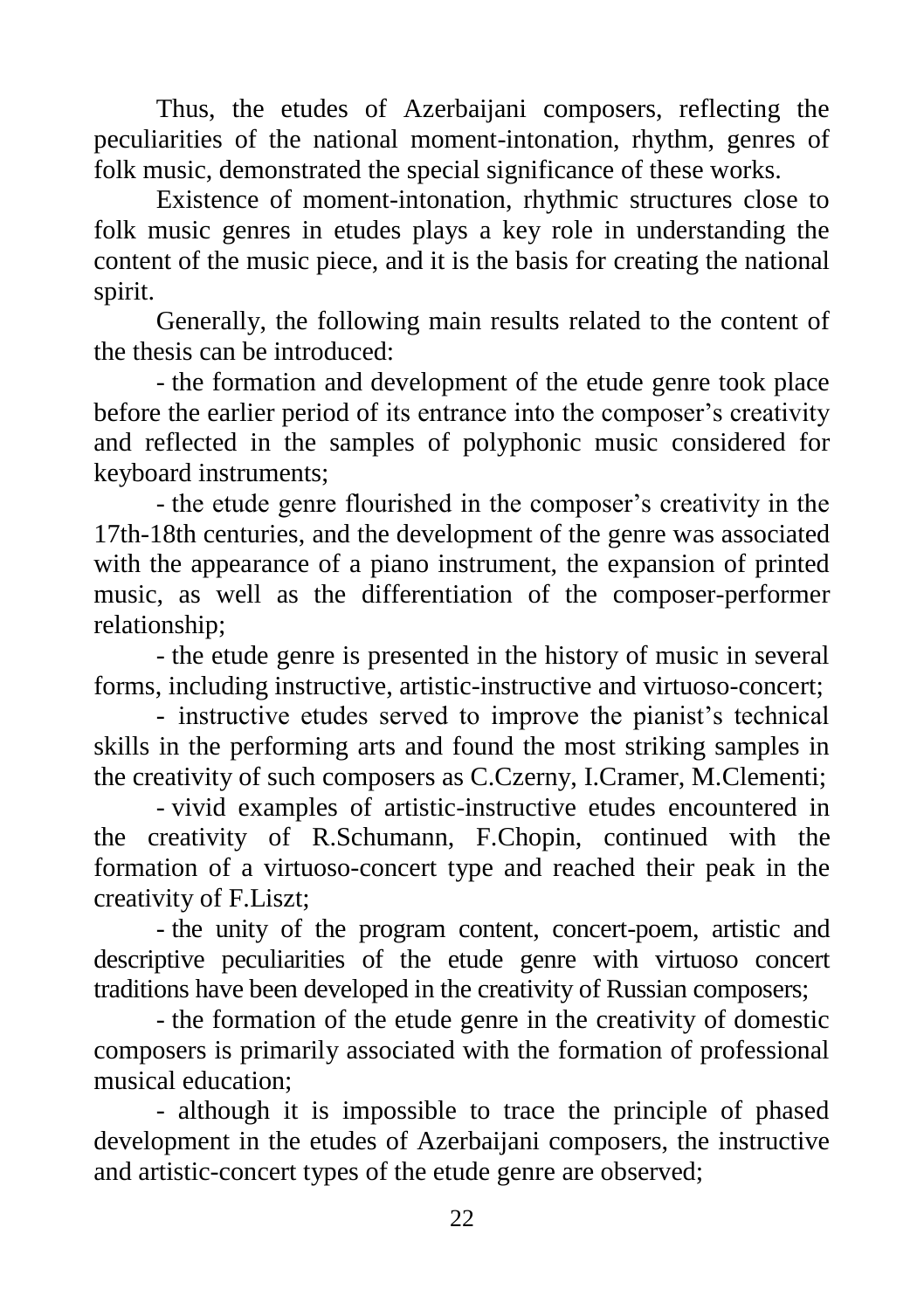- the etude genre is rarely represented in the creativity of Azerbaijani composers and is characterized by samples manifesting national musical traditions and mostly by patterns that serve to glorify the artistic image;

- the main peculiarity that characterizes the etudes of Azerbaijani composers is associated with the manifestation of stylistic features arising from the application of national musical traditions, as well as with the peculiarities of moment-intonation, metro-rhythmic, folk musical genres;

- etudes of Azerbaijani composers directly serve to form the pianist"s artistic and aesthetic tastes on a national basis and enrich the educational repertoire in this direction;

- the etude genre in the piano art primarily serves to improve the performing skills, and unlike the composer's creativity, it has retained its relevance in all types of this genre.

Thus, the role of each factor in the formation of a professional pianist is important. The etude genre, which includes the development of technical skills, in turn for the benefit of the common cause, serves to raise the level of the pianist"s professionalism. The development in piano performance and the application of modern performance methods necessitate the enrichment of the educational repertoire and the emergence of new types of the etude genre in the composer"s creativity.

### **According to the content of the dissertation the author's following works have been published:**

- 1. Mirzəyeva, G.E. Fortepiano yaradıcılığında etüd janrı və onun tarixi inkişaf yolları // Doktorantların və gənc tədqiqatçıların XIX Respublika elmi konfransının materialları, – Bakı: İqtisad Universitetinin nəşriyyatı, – 2015, – s. 407-408.
- 2. Mirzəyeva, G.E. Fortepiano texnikası üzərində iş // Bakı: Mədəniyyət.az, – 2015. – № 11 (297), – s.74-79.
- 3. Mirzəyeva, G.E. Robert Şumanın "Simfonik etüdlər" silsiləsi etüd janrının inkişafında yeni mərhələ kimi // Musiqişünaslığın aktual problemləri mövzusunda respublika elmi konfransının materialları, – Bakı: – 4-5 dekabr, – 2019, – s. 133-138.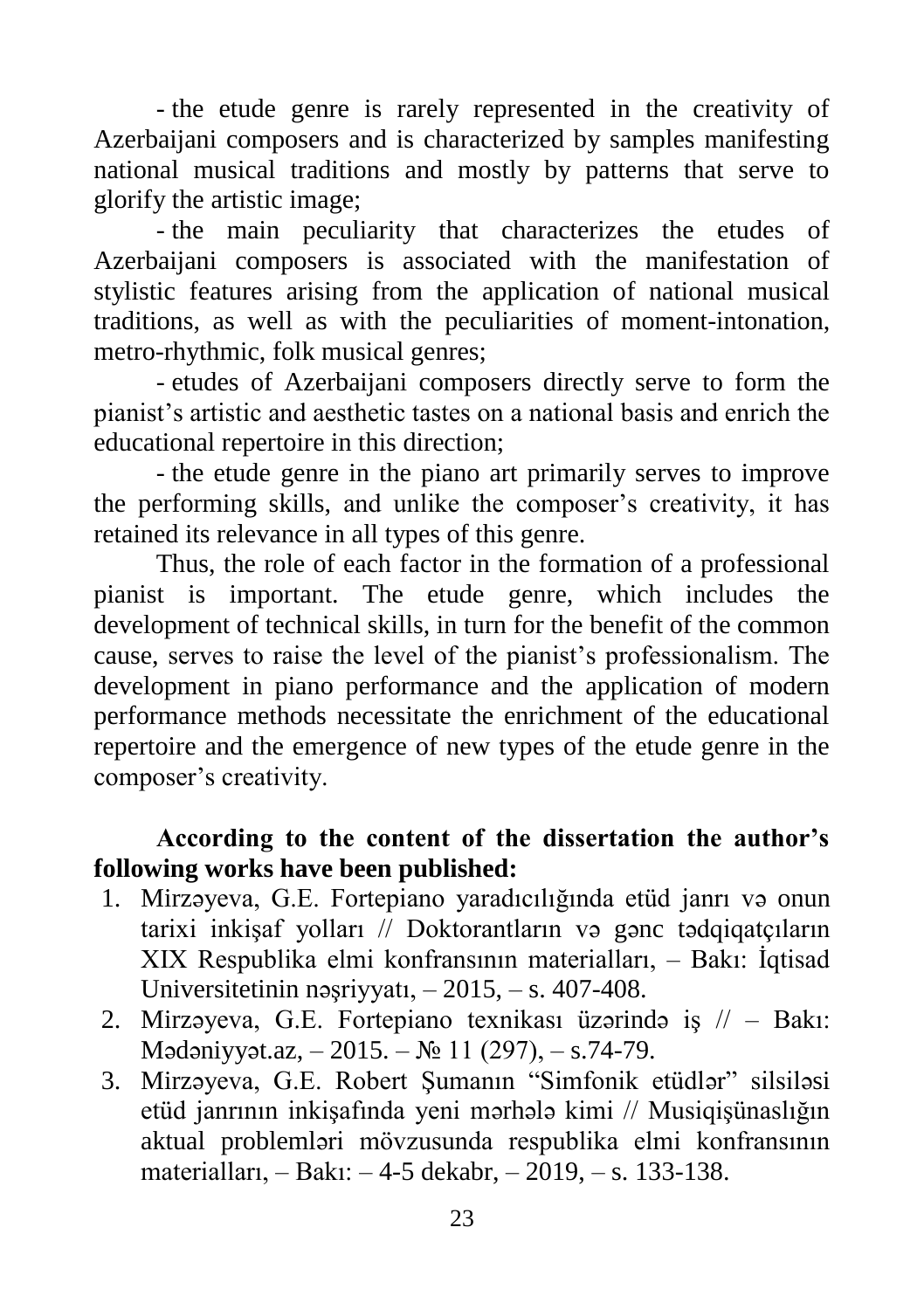- 4. Mirzəyeva, G.E. Etüd janrının formalaşmasında barokko dövrü musiqi janrlarının rolu // – Bakı: Konservatoriya, – 2019. – №  $2(44)$ ,  $-$  s. 25-29.
- 5. Mirzəyeva, G.E. Romantizm döneminde etüd türünün gelişim yönleri // 6-cı uluslararası Müzik ve Dans Kongresi Bildiriler Kitabı, – Alanya: – 30-31 ekim, – 2020, – s.162-166.
- 6. Mirzəyeva, G.E. Musa Mirzəyev və onun fortepiano yaradıcılığı // – Bakı: Sənət akademiyası, – 2020, – №2 (11), – s.76-79.
- 7. Mirzəyeva, G.E. Elmira Nəzirovanın fortepiano üçün dörd etüdü // – Naxçıvan: Axtarışlar, – 2021. – №1 (cild 15), – s. 145-152.
- 8. Mirzəyeva, G.E. Azerbaycan bestecilerinin eserlerinde etüd türü // - İstanbul: Pearson, – 2021, – № 6 (12), – s.77-86.
- 9. Mirzəyeva G.E. F.Şopenin yaradıcılığında etüd janrının səciyyəvi cəhətləri // – Naxçıvan:Axtarışlar, – 2021, –  $\mathbb{N}^2$  2 (cild  $15$ ),  $-$  s.256-262.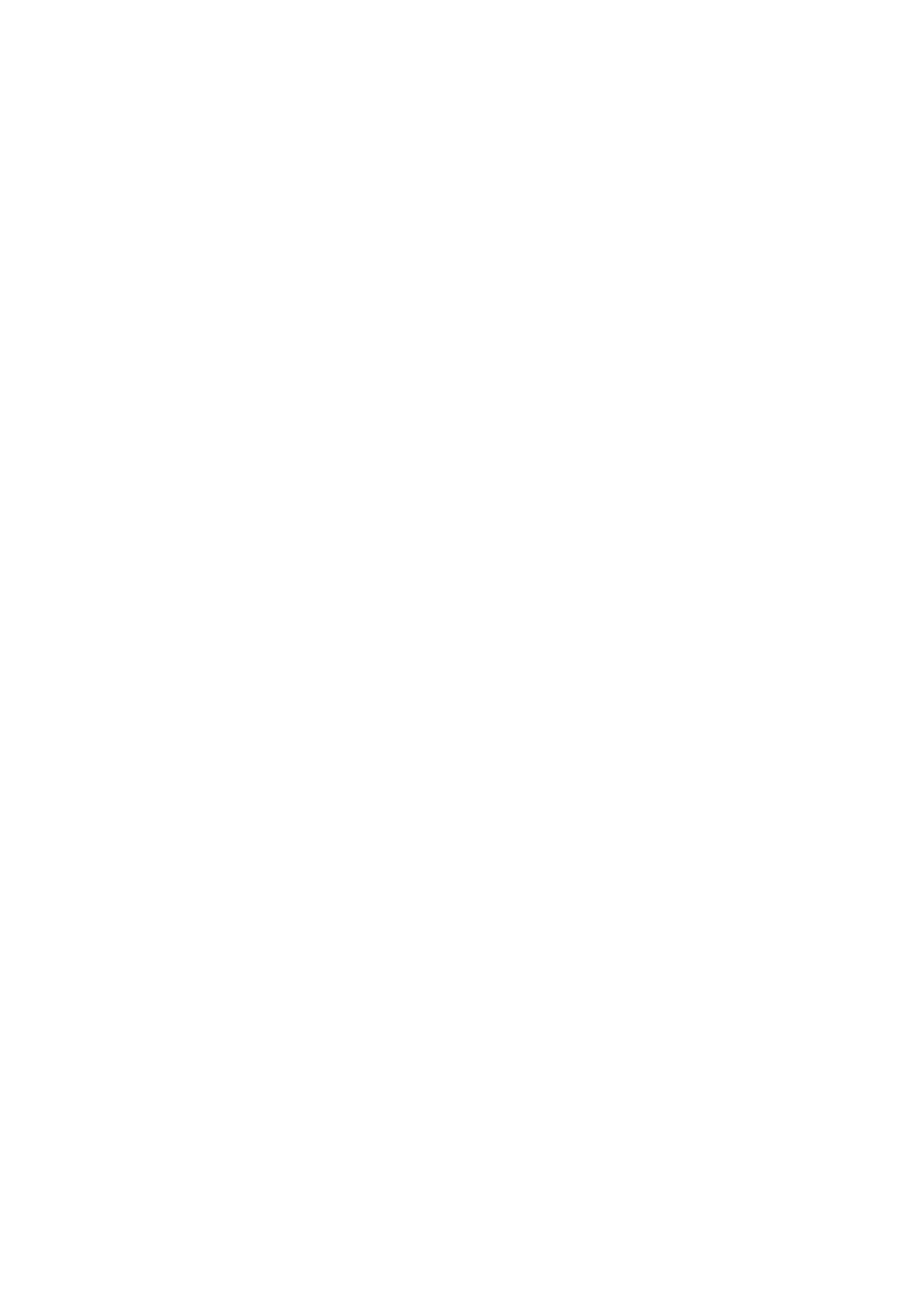The defense will be held on  $\frac{98}{2022}$   $\frac{5}{2022}$  at  $\frac{12,00}{202}$  at the meeting of the Dissertation council FD 2.36 of Supreme Attestation Commission under the President of the Republic of zerbajian operating at the Baku Music Academy named after Azerbaijan operating at the Baku Music Academy named after the Baku Music Academy named after the Baku Music A Uzeyir Hajibeyli.

Address: AZ1014, Baku, Sh.Badalbeyli street 98.

Dissertation is accessible at the Baku Music Academy named after Uzeyir Hajibeyli Library.

Electronic versions of dissertation and its abstract are avilable on the official website of the Baku Music Academy named after Uzeyir Hajibeyli.

Abstract was sent to the required addresses on  $\frac{24}{\sqrt{3}}$   $\frac{2022}{\sqrt{3}}$ .